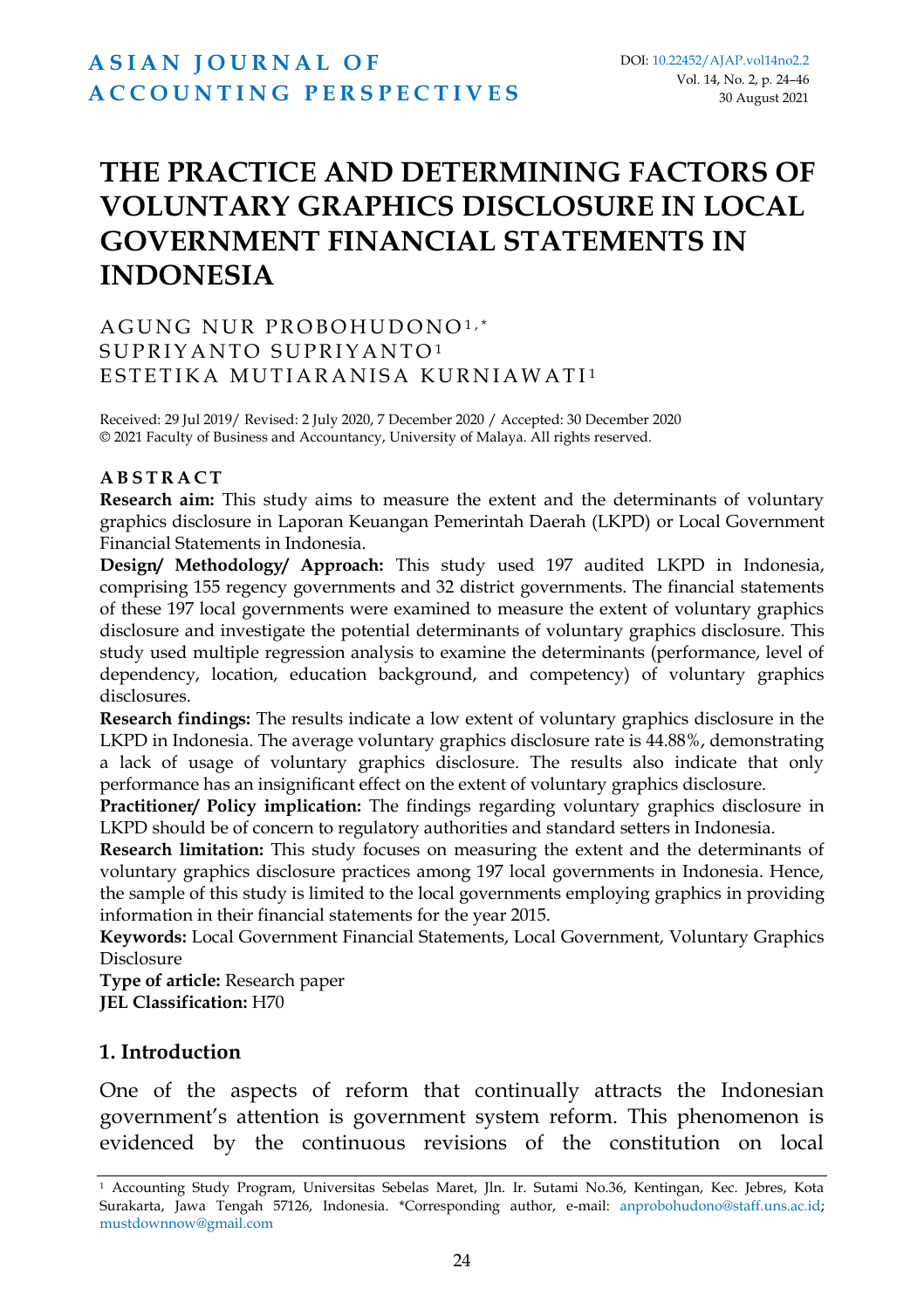governments, with the latest revision done on Act Number 9 of 2015 on Local Government. This revision paves the way for a new government system from a centralised to a decentralised system. The decentralisation and local autonomy policy applied in some developing countries, including Indonesia, exists in three forms: fiscal decentralisation, administrative decentralisation, and political decentralisation (Litvack & Seddon, 2002).

With the implementation of local autonomy, other than having rights and power to manage their regencies, local governments are obliged to document their reports in implementing the local autonomy. Drawing on Regulation No. 23 of 2014, among the reports that local governments need to document are the financial statements. The Laporan Keuangan Pemerintah Daerah (LKPD) or Local Government Financial Statements audited by the Indonesian Supreme Audit Institution, have to be reported to the local people within six months after the end of the budgeting year. The reporting mechanism aims to realise the accountability and transparency of local government financial management (Mulyana, 2006). In addition, financial reporting is crucial information for users in making decisions (Diamond, 2002).

However, during the International Symposium on the Future for Indonesian Government Financial Reporting, the Indonesian Vice Minister of Finance stated that the utilisation of information in the financial statements by executives is still low. This situation might be influenced by several factors, including financial report management, the users of financial reports, and the presentation of financial statements. Empirical findings show that accountable LKPD may provide beneficial information (Agustijanti, 2016), but financial statements that are too complex may not interest the users (Rezaee & Porter, 1993). Therefore, previous research reveals that the presentation of financial statements affects the importance of the reports for users (Bandari & Rohman, 2011; Mulyana, 2006; Sanjaya et al., 2014; Saputra, 2012; Steccolini, 2004).

In network settings, public sector organisations are agents in a relationship with citizens. As the ultimate principals, citizens are interested in information that helps them monitor the agents and assess the efficiency and effectiveness of public spending, leading to the expectation that organisations are more likely to disclose voluntary information with the most qualitative presentation. Information disclosure is often the main vehicle for accountability and information asymmetry reduction between public officials and citizens, and therefore, it reduces the agency costs.

The information presented in LKPD should adhere to Government Regulation No. 71 Year 2010 on Government Accounting Standards. According to the regulation, there is no mandatory format for the presentation of information in the financial statements; information may be presented by the inclusion of a list, table, narration, graphic, schedule, or other forms that may ease user interpretation. In this regard, the presentation of information in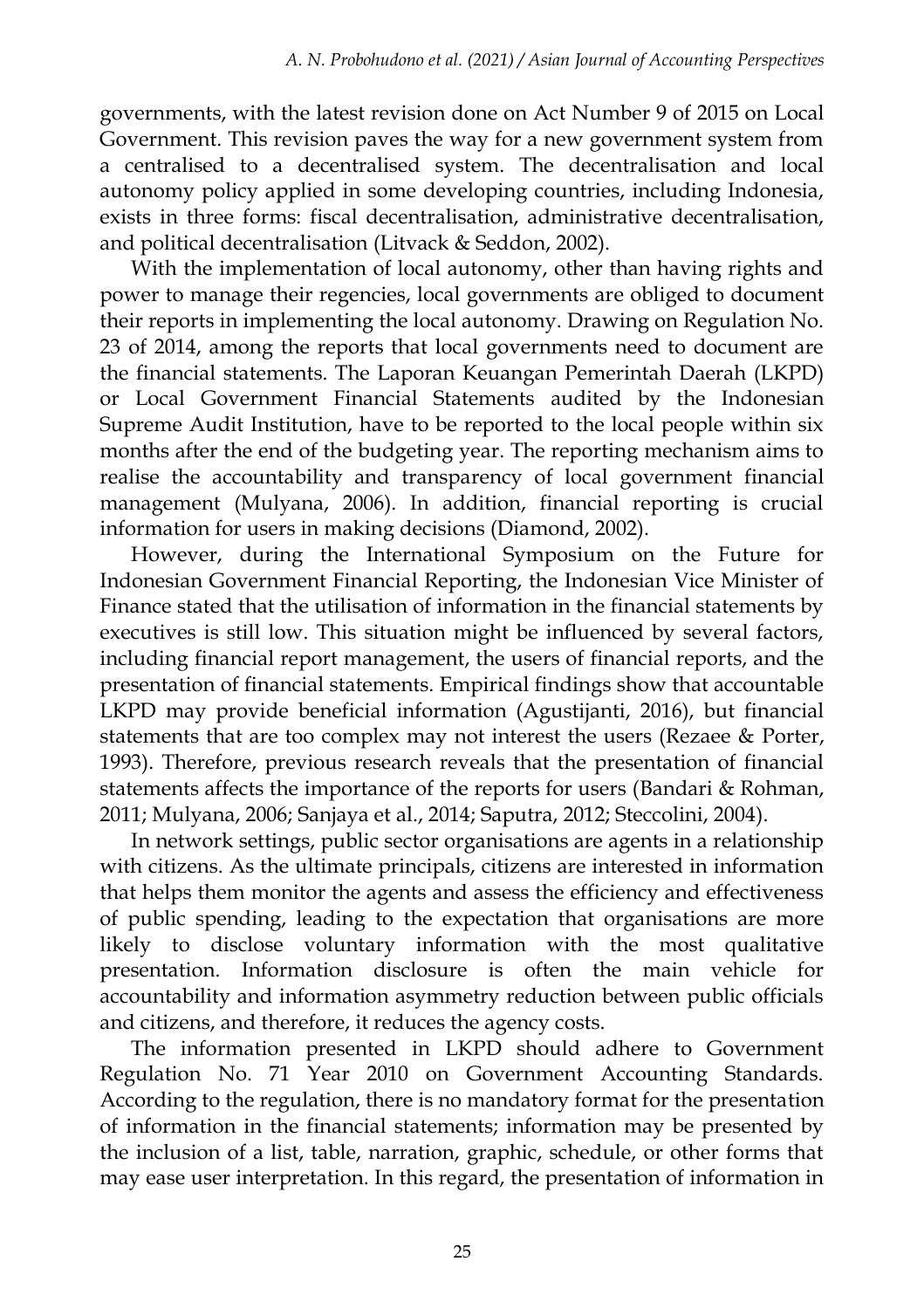LKPD is characterised by voluntary disclosure. Of all the information display methods, graphics are the most examined, particularly in the private sector due to its escalating use in the annual reports in developed countries (Beattie & Jones, 2002).

Horton (1993) indicated that for the private sector, with the diverse and international investment environment, using graphics can shorten the distance between languages and cultures. Ruchti and Wasserman (1983) stated that public companies have to view themselves as publishers, assuming the annual report is a periodical. Therefore, the annual reports require "graphic ignition" to make them successful periodicals. Previous studies believe that the use of graphics can facilitate the flow of accounting information (Cunningham, 1990; Holmes, 1984; Hussey, 1990). Hence, graphics are a key communication feature to a certain extent and one that companies can effectively utilise to provide relevant financial and management information (Huang et al., 2008). Since graphs reduce the time and effort that senior executives and managers use in analysing tables, they are demanding financial information in the graphic form generated by computers (Sullivan, 1988).

A graphical presentation of financial and non-financial information is a relatively low-cost means by which companies can enrich their annual reports. (Frownfelter-Lohrke & Fulkerson, 2001). Beattie and Jones (2002) suggest that the use of graphics is an excellent tool for communicating financial information due to the visual effects of graphics, allowing the viewer to directly and immediately understand the content of the information. Additionally, the use of graphics as a mode of reporting financial information can also facilitate the speed of the viewer's ability to observe any discrepancies or other significant phenomena (Vessey, 1991). However, there is no clear guidance on the usage of financial graphics for information disclosure, even though graphs have many benefits (Huang et al., 2008).

Nonetheless, research regarding the deployment of graphics in LKPD remains under-explored, indicating that the current research is of paramount importance as it is the one that initially investigates this research variable. The graphics method continues to be widely used in presenting information in LKPD. One factor that allows the use of graphics in the financial statements is the performance of the organisation. An organisation with good performance prefers to use more graphics to display information (Ali & Saad, 2006; Andrenossa & Sukartha, 2014; Dilla & Janvrin, 2010; Mather et al., 1998; Saha & Akter, 2013; Uyar, 2009). However, some prior studies show no relationship between performance and the graphical presentation of information (Guddal, 2016; Mather et al., 1996; Purwanto, 2010; Saad et al., 2011; Uyar, 2011; Warganegara et al., 2013).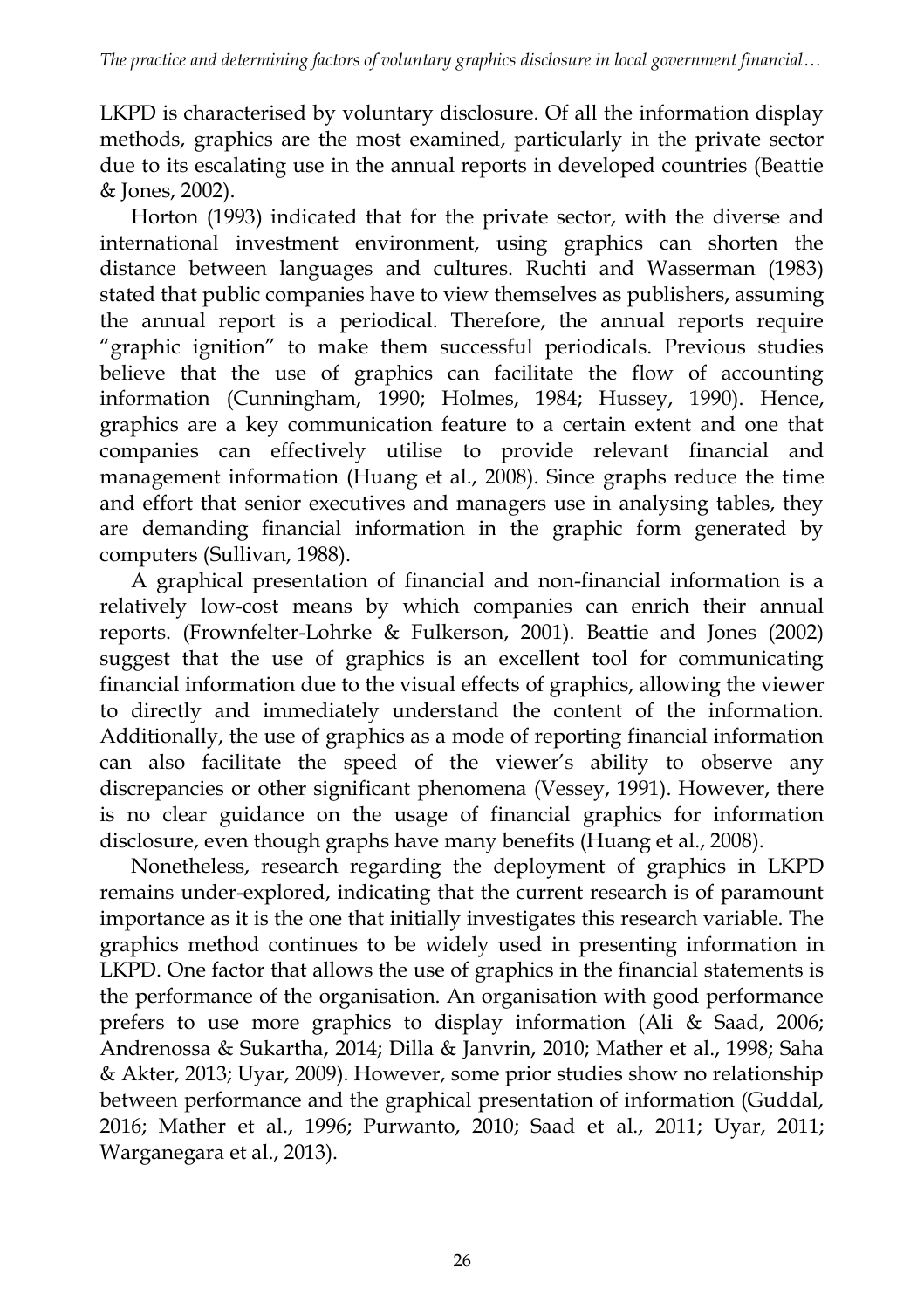The financial capacity of a local government is dependent on funding from the central government. Some previous studies found a significant positive correlation between local government dependency and the presentation of information in LKPD (Martani et al., 2014; Puspita & Martani, 2012; Robbins & Austin, 1986), but others revealed a different result (a negative correlation) (Hendriyani & Tahar, 2015; Patrick, 2007; Setyaningrum & Syafitri, 2012). In fact, some researchers found no evidence of a correlation between the two variables (Hilmi & Martani, 2012; Ingram & DeJong, 1987; Lesmana, 2010; Martani & Lestari, 2010; Narulitasari, 2016; Setyowati, 2016). Furthermore, a local government's office location may positively influence the choice of information presented in its LKPD. The local governments in Java Island were found to be better at presenting information in their LKPD (Arifin et al., 2016; Narulitasari, 2016), but other research found no difference between the local governments located on the island and those located beyond the island (Pujiyanti, 2011; Suhardjanto & Yulianingtyas, 2011).

Another factor that may influence the information presented in LKPD is the characteristics of the regent or mayor. Regents or mayors are accorded supreme power to manage the financial statements of the regency governments or district governments (Regulation of the Minister for Home Affairs 21/2011, 2011). The statement above is supported by studies that proved the existence of a correlation between the level of education of a regent or mayor and the presentation of financial statements (Bamber et al., 2010; Finkelstein & Hambrick, 1996; Hambrick & Mason, 1984; Wiersema & Bantel, 1992), but others found no such correlation between the variables (Patrick, 2007; Prayitno, 2012).

The educational background of regents or mayors is also said to be a factor that impacts the disclosure in financial statements (Bamber et al., 2010; Kharis & Suhardjanto, 2012; Lewis et al., 2013). However, other research revealed no correlation between the variables (Suhardjanto & Miranti, 2009; Suhardjanto & Permatasari, 2010) nor with the disclosure of information in the financial statements (Haniffa & Cooke, 2002; Setyaningrum & Syafitri, 2012).

Drawing on the inconsistent findings of the previous studies, this study aims to measure the extent of voluntary graphics disclosure and the determinants of voluntary graphics disclosure practices in the LKPD in Indonesia. Subsequently, this paper presents the literature review and research hypotheses in Section 2. Section 3 discusses the research methodology adopted in this study. Section 4 presents the data analyses on voluntary graphics disclosure and discusses the findings. Section 5 concludes the study with the scope for future research, implications, and recommendations.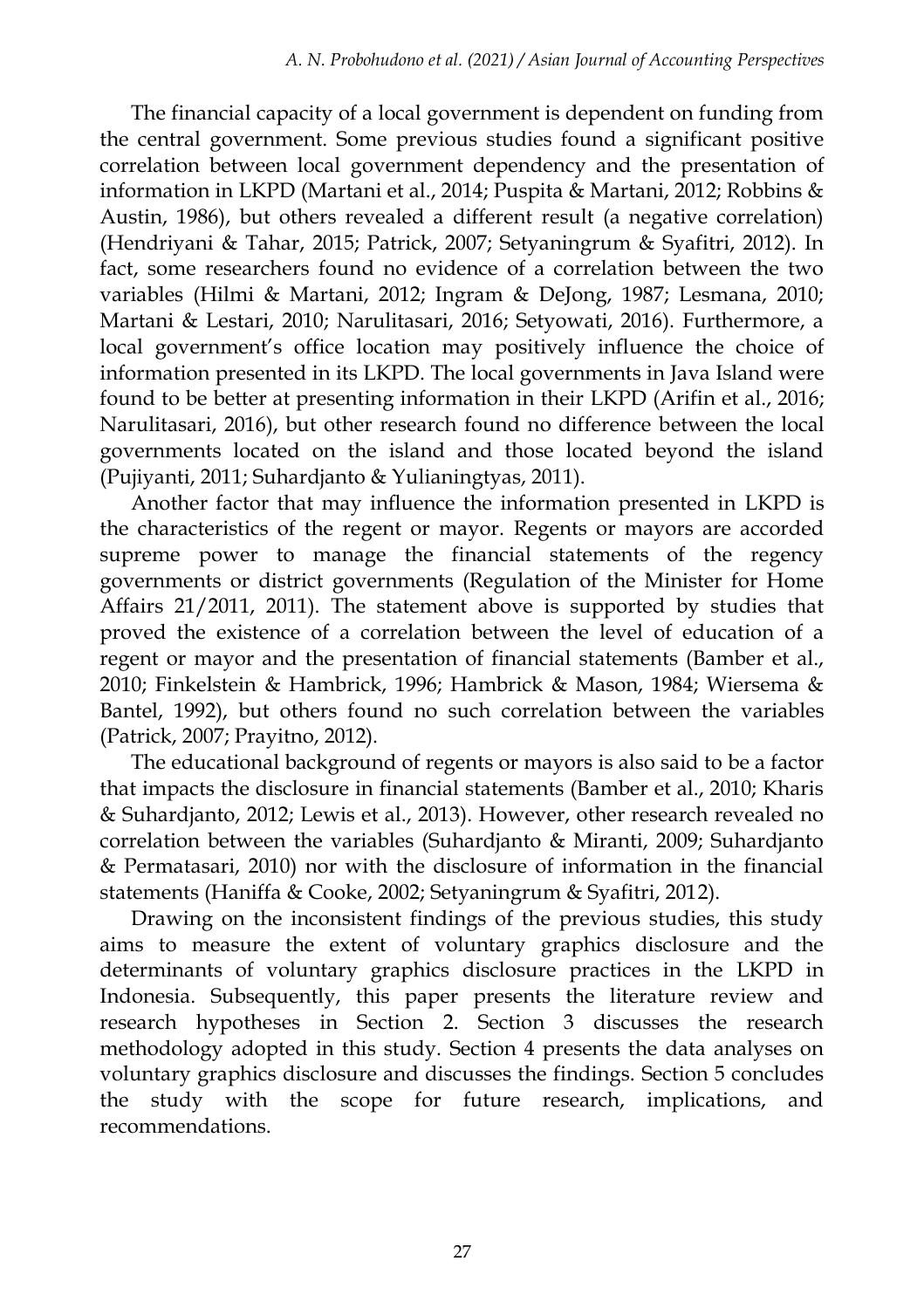## **2. Literature Review**

The agency theory is based on the fundamental premise that managers act out of self-interest and do not always protect shareholders' interests. According to Jensen and Meckling (1976), a principal–agent relationship refers to a contract under which the principal engages another party (the agent) to perform some service on their behalf which involves delegating some decision-making authority to the agent. The agency problem may happen to all types of organisation (Zimmerman, 1977), either from the private or public sector. This problem may be caused by a conflict of interest or information asymmetry. Disclosure can be regarded as a means to confer more assurance to shareholders that the company is being appropriately managed via enhanced transparency and accountability (Craswell & Taylor, 1992; McKinnon & Dalimunthe, 1993). Prior research findings indicate that voluntary disclosure has been identified as an important mechanism for reducing the agency problem (Martínez‐Ferrero et al., 2016, 2018; Peters & Romy, 2013).

The Government Accounting Standard Statement No. 1 defines the financial report as a report stating the financial position, financial condition, and numerous financial transactions entered by an organisation during the financial period. The information presented in the LKPD is subject to legal rule so that the purposes of the financial report can be attained. All the regulations demand that the information presented in the LKPD should comply with the Standar Akuntansi Pemerintahan (SAP) or Government Accounting Standard. The SAP regulation states that the information displayed in LKPD is based on voluntary disclosure.

The agent can use graphics to disclose information in the financial statements. The use of graphics may present succinct and comprehensive quantitative data. Research findings show some benefits of using graphics in the report: it is friendly-user and more interpretable than tables (Beattie & Jones, 1994; Saptodewo, 2014; Smith & Bain, 1987), it helps speeds up the decision making (Huang et al., 2008; Uyar, 2009), it helps summarise information (Amer, 2002; Chan, 2001; Frownfelter-Lohrke & Fulkerson, 2001; Fulkerson et al., 1999), and it presents information more effectively (Wilson & Stanton, 1996). In addition, the use of graphics in the financial report helps users understand the information (Beattie & Jones, 1997, 2008; Frownfelter-Lohrke & Fulkerson, 2001).

Several types of research have been done on the factors affecting the use of graphics in the private sector's financial report. Mather et al. (1996) found no link between the graphical presentation of information and firm performance. Some prior studies show that organisations with good performance prefer to use more graphics for information disclosure (Ali & Saad, 2006; Andrenossa & Sukartha, 2014; Dilla & Janvrin, 2010; Mather et al., 1998; Saha & Akter, 2013; Uyar, 2009). However, similar research focusing on the government sector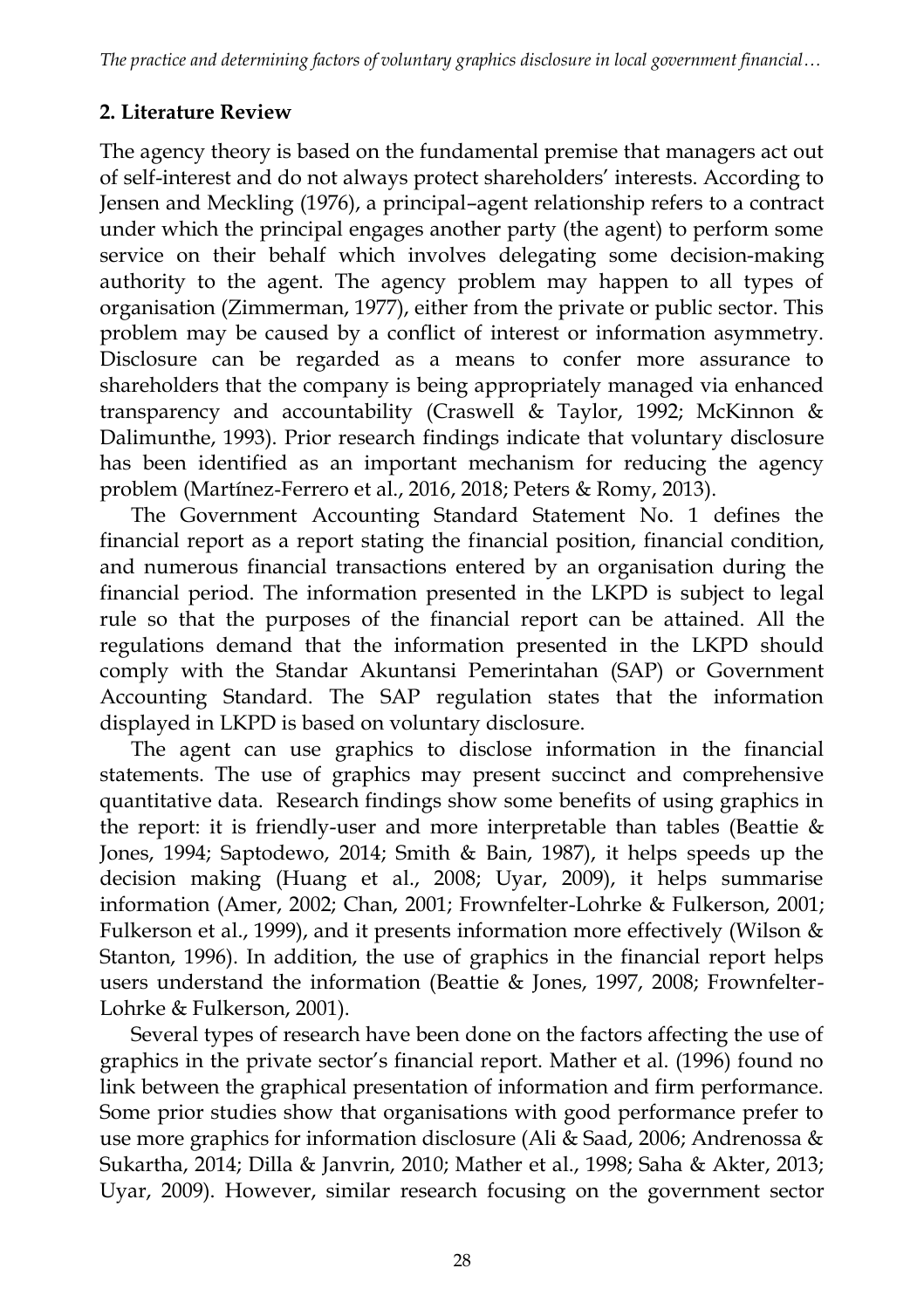remains scarce. Hence, it can be said that the current research is a pioneer in investigating the factors and practice of voluntary graphics disclosure in the financial reports of local governments.

From the agency theory perspective, the agent discharges their responsibility to the principal through an annual report to show their achievements. Company managers use graphics to demonstrate their performance through profitability (Beattie & Jones, 1994; Steinbart, 1989). The companies with greater profitability increases tend to use graphics to present information (Ali & Saad, 2006; Andrenossa & Sukartha, 2014; Dilla & Janvrin, 2010; Mather et al., 1998; Saha & Akter, 2013; Uyar, 2009). Thus, the first hypothesis of this study is as follows.

*H1: The performance of the local government has a positive effect on voluntary graphics disclosure.*

Intergovernmental revenue, one of the local governments' revenues, comes from central government transfer funds (Patrick, 2007; Robbins & Austin, 1986). The central government allocates some funding for general purposes to help the local governments meet their needs.

The amount of the Dana Alokasi Umum (DAU) or General Allocation Fund provided to each regional government is calculated based on a formula determined by the central government. Regions that have low fiscal capacity will get a greater supply of the DAU. This notion suggests that the greater the DAU received by a local government, the higher its regional dependence on the central government. A high level of dependency shows that the local government is not financially independent (Halim, 2002). Regions that are not financially independent are increasingly unable to innovate, including in graphics voluntary disclosure. Prior research shows a negative link between the level of dependency on the central government and the extent of disclosure in LKPD (Hendriyani & Tahar, 2015; Patrick, 2007; Setyaningrum & Syafitri, 2012). Hence, the second hypothesis to be explored.

*H2: The level of dependency of the local government has a negative effect on voluntary graphics disclosure.*

Throughout the past three decades, the development of all sectors in Indonesia centred on Java Island, which has caused disparities or gaps between the local governments in Java and other islands. Besides, such a situation brings about gaps in human resources, which are better in Java than in the non-Javanese islands. The high quality of human resources together with the good quality of infrastructure and the economy results in a much better presentation of the financial reports in Java than in other islands. Some previous studies found evidence that the information presented in the LKPD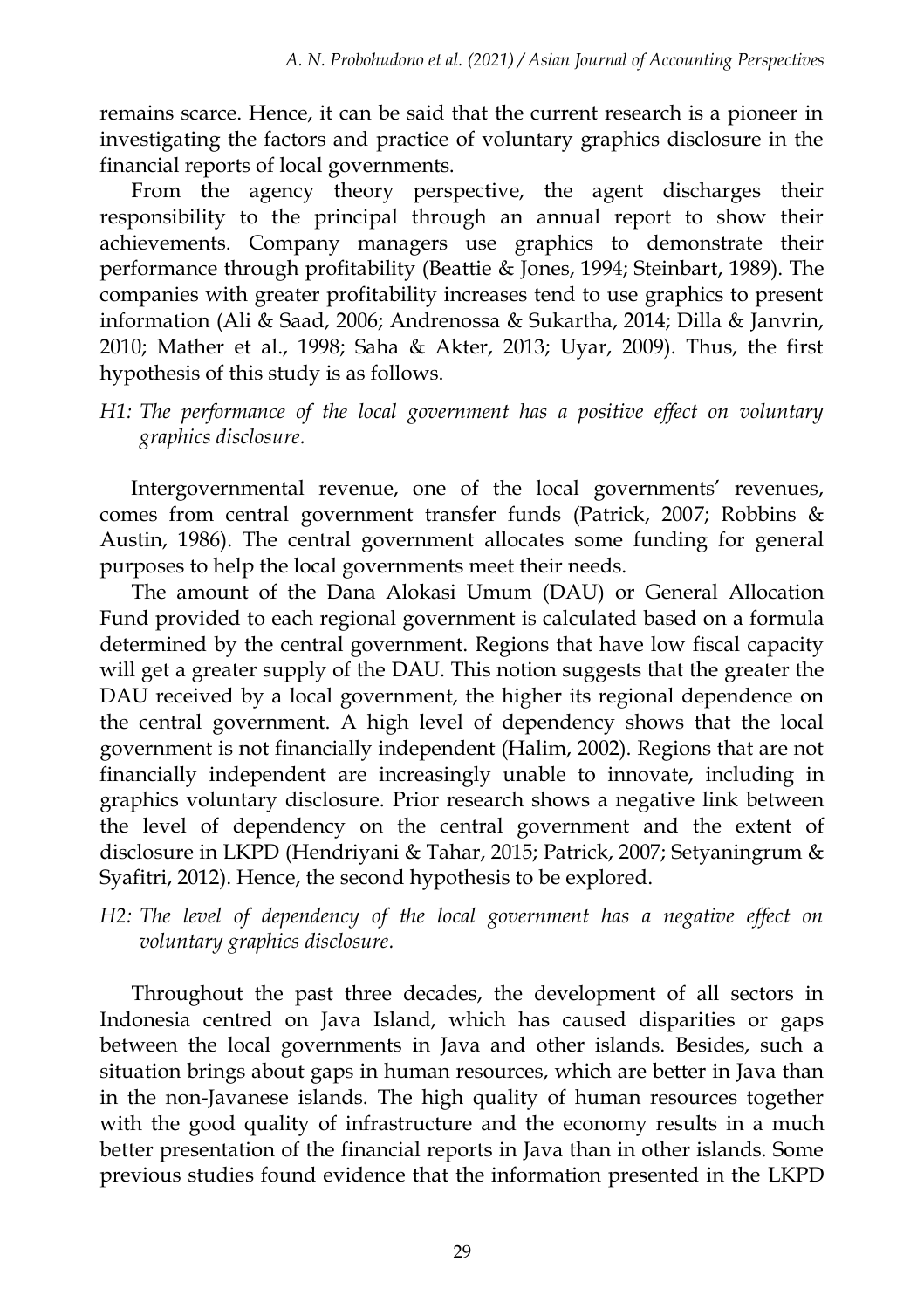from the island of Java is much better than that from other islands (Arifin et al., 2016; Narulitasari, 2016). Hence, the hypothesis designed is as follows.

*H3: The location of the local government has a positive effect on voluntary graphics disclosure.*

The level of education relates to the capacity for good information management (Hitt & Tyler, 1991; Wally & Baum, 1994). This variable has been found to have a positive correlation with innovation acceptance (Bantel & Jackson, 1989; Finkelstein & Hambrick, 1996; Hambrick & Mason, 1984; Kimberly & Evanisko, 1981; Sebaa et al., 2009; Wiersema & Bantel, 1992). Voluntary graphics disclosure is one of the innovations made by local governments in presenting information in the LKPD. Prior research reveals that the education level of the local government head correlates significantly with the level of innovation (Bamber & McMeeking, 2010; Finkelstein & Hambrick, 1996; Hambrick & Mason, 1984; Sebaa et al., 2009; Wiersema & Bantel, 1992). Therefore, the following hypothesis is constructed.

*H4: The education level of the local government head has a positive effect on voluntary graphics disclosure.*

The capacity of the manager can be a determining factor for the practice of information disclosure. A manager with an education background in accounting and business tends to reveal more information to recover their company's fame (Haniffa & Cooke, 2002). The logic behind this is that the local government manager who has an accounting and economic education background will be better able to implement the accounting standards in presenting information in the LKPD. Previous research shows that the manager's education background has a positive correlation with the disclosure of information by a company (Kharis & Suhardjanto, 2012; Lewis et al., 2013) and voluntary disclosure in the financial statements (Bamber et al., 2010). Hence, this research forms the following hypothesis.

*H5: The competency of the local government head has a positive effect on voluntary graphics disclosure.*

## **3. Methodology**

This research used secondary data derived from the audited reports of LKPD for the year of 2015 for data of DAU.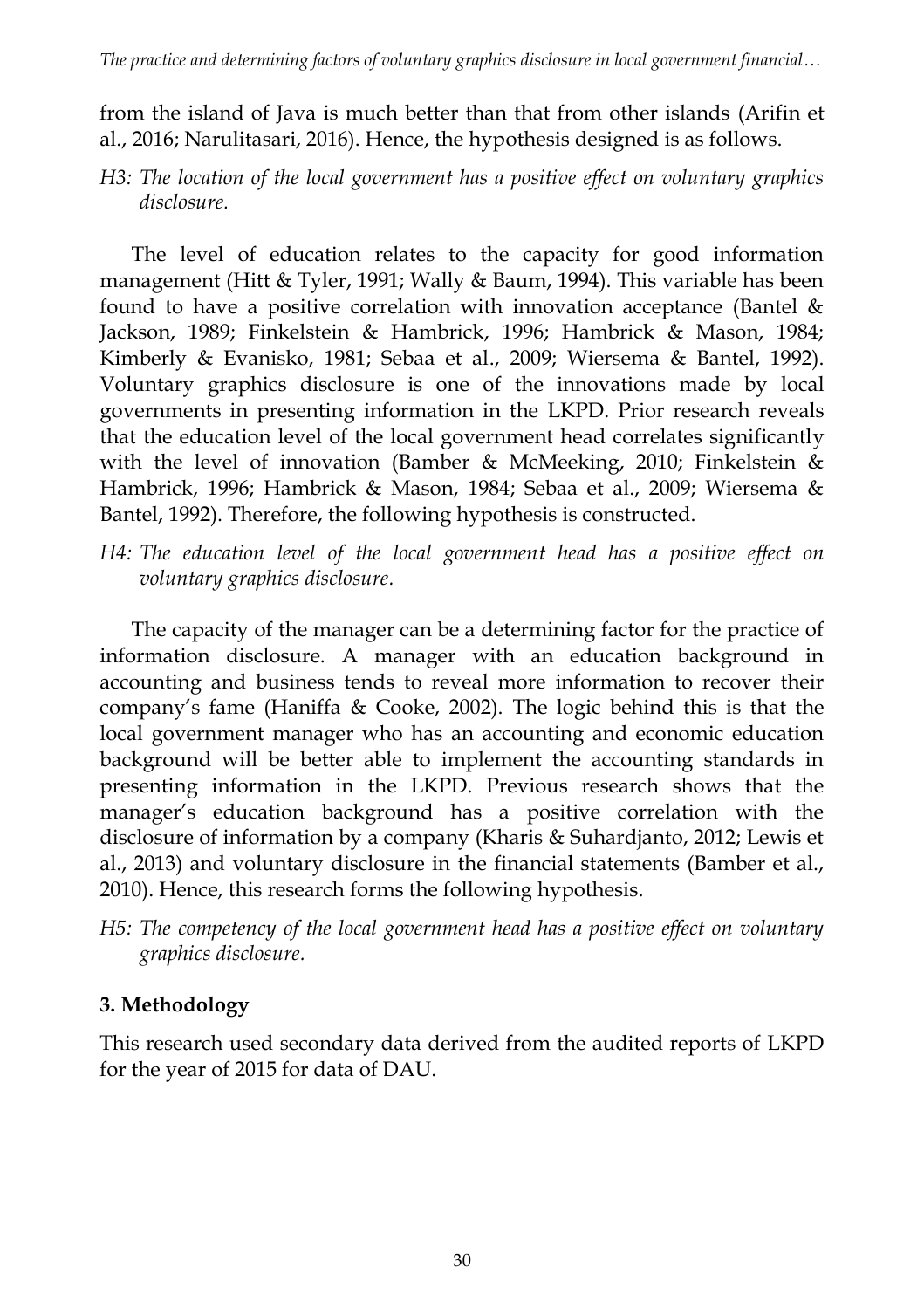

**Figure 1** Conceptual Framework of the Research

Figure 1 shows the conceptual framework of this study. The measurement of variables is presented in Table 1.

| Variable    |                                              |                                                                                                              |
|-------------|----------------------------------------------|--------------------------------------------------------------------------------------------------------------|
|             |                                              | Measurement                                                                                                  |
| Dependent   | Voluntary Graph                              | The number of graphics displayed in LKPD                                                                     |
|             | Disclosure                                   |                                                                                                              |
| Independent | The performance of                           | Value AA coded 7, A-coded 6, BB coded 5, B                                                                   |
|             | the local government                         | coded 4, CC coded 3, C coded 2, and D coded 1                                                                |
|             | Dependency level                             | DAU divided by the total of the income<br>realization                                                        |
|             | Geographical location                        | Coded 2 for those located in Java and coded 1 for<br>those located on other islands.                         |
|             | The education level of<br>regents and mayors | Senior High School coded 1, D3 coded 2, S1<br>coded 3, S2 coded 4, and S3 coded 5                            |
|             | Competency of the<br>regents and mayors      | Coded 1 for economic and accounting education<br>background, and 0 for other educational<br>backgrounds.     |
| Control     | Ages of the local<br>government              | The accumulative years since the issue of the<br>regulation for the establishment of the local<br>government |
|             | Type of the local<br>government              | Coded 1 for cities and 0 for regencies                                                                       |

| <b>Table 1</b> Measurement of Variables |  |  |
|-----------------------------------------|--|--|
|-----------------------------------------|--|--|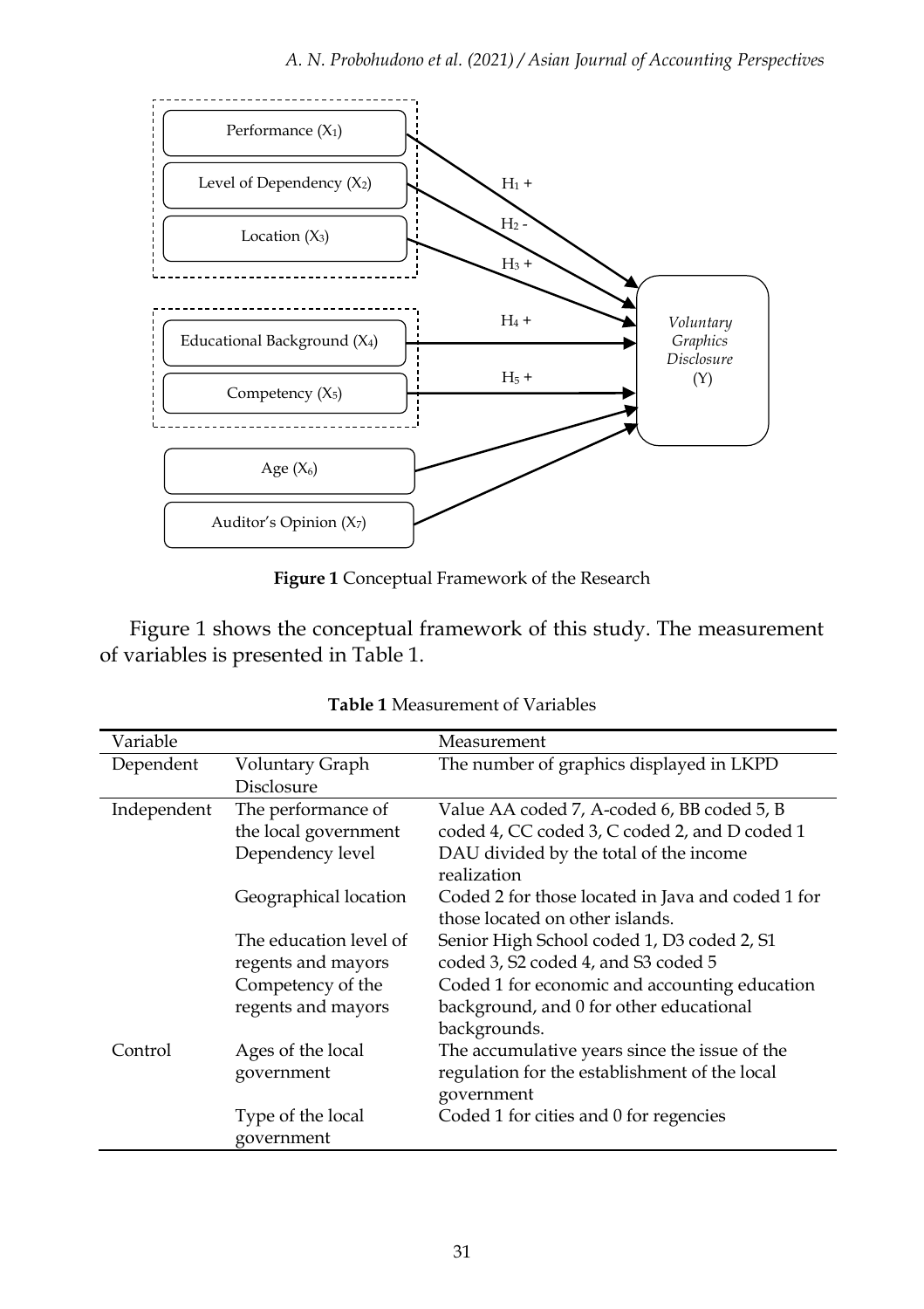The data related to the performance was taken from the website of the ministry of empowerment of government apparatus and bureaucracy reform. On the other hand, the data concerning the location, age of, type of, education level, and educational background of the local government were taken from the website of the ministry of home affairs. The population of this research was 508 regional governments in Indonesia, which comprised 415 regencies and 93 cities. The purposive sampling technique was used to locate the sample of the study, that was taking into account certain criteria, such as (1) 2015 local government in Indonesian, (2) local government whose LKPD had been audited by the Audit Board of the Republic of Indonesia year 2015 and (3) local government that used graphics in the LKPD in 2015. Drawing on the purposive sampling, the sample size of this research was 187 regencies and cities with the following details (refer Table 2).

| <b>Table 2 Data Sample</b> |
|----------------------------|
|----------------------------|

| No | Note                                                          | Number |
|----|---------------------------------------------------------------|--------|
|    | The number of regencies and cities in Indonesia in 2015       | 508    |
|    | Local government without LKPD audited by the Indonesian Audit | (9)    |
|    | Board                                                         |        |
|    | Local government without using graphics in LKPD in 2015       | (271)  |
| 4  | Local government as an <i>outlier</i>                         | (41)   |
|    | The number of samples in the regencies/cities                 | 187    |

*Source*: Website of the Ministry of Empowerment of Government Apparatus and Bureaucracy Reform 2017

## **4. Empirical Analysis**

## *4.1. The Practice of Voluntary Graphics Disclosure in Local Government Financial Statements*

The findings regarding the implementation of voluntary graphics disclosure in LKPD with regencies/cities in Indonesia as the sample showed that of the 499 LKPD, 228 used graphics to present information (44.88%). In detail, the number consisted of 45 cities (19.74%) and 183 regencies (80.26%). The results showed that more cities than regencies used graphics. The rationale is that in general, the quality of human resources in city governments is better than in regency governments. Besides, the social control of the people in city governments is more critical than in district governments, hence affecting the information presentation practice in LKPD.

The implementation of voluntary graphics disclosure in LKPD can be categorised according to the regional zones of large islands in Indonesia to determine which regions implement the practice. The division follows the Master Plan for the Empowerment and Expansion of Development of the Indonesian Economy, known as MP3I.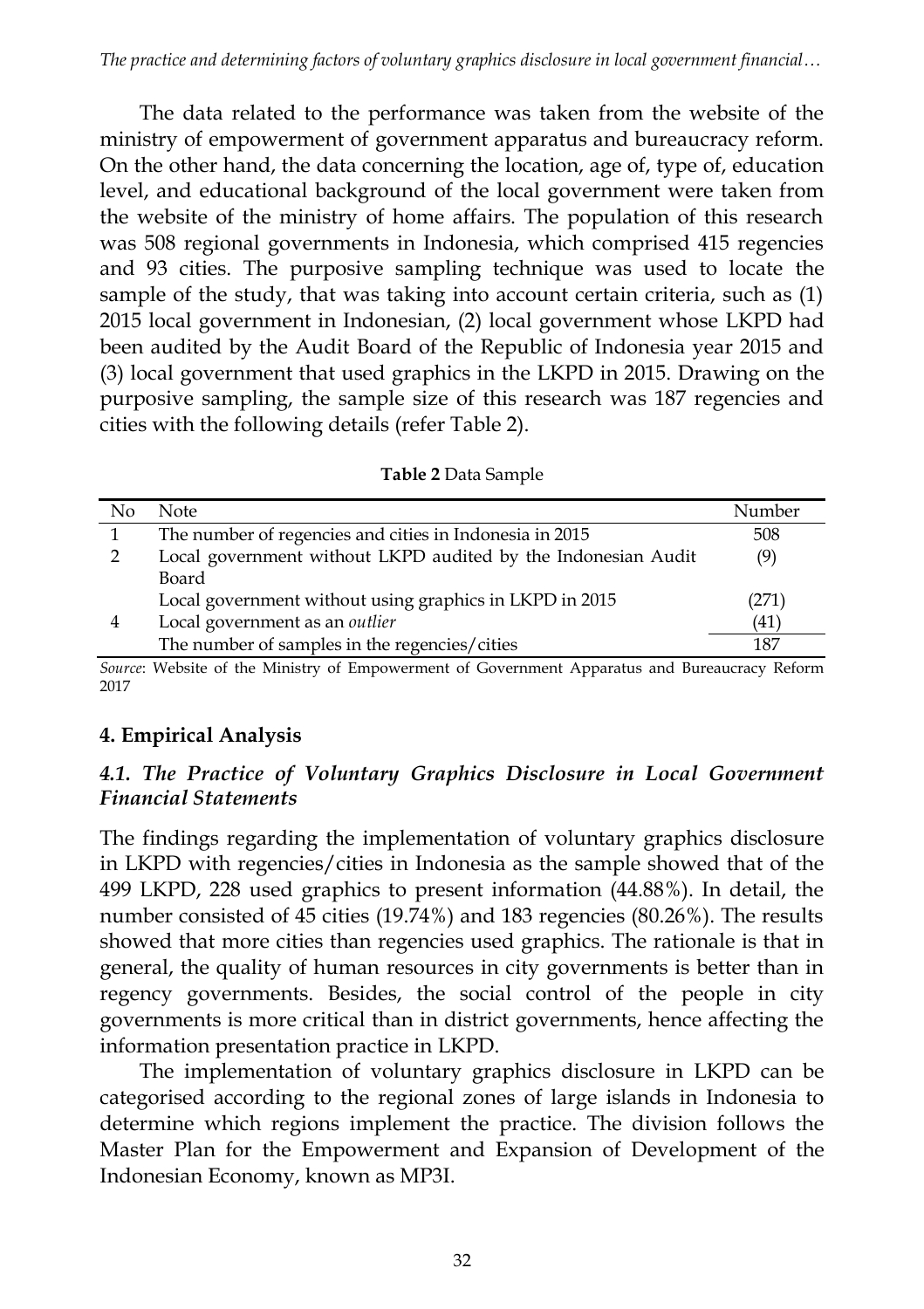Based on the number of graphics presented according to the regions above, the regencies/cities located in Java were the leading local governments in using graphics in LKPD (449 graphics), followed by the regencies/cities in Sumatera, Sulawesi, Maluku-Papua, Kalimantan, and the fewest was by the local governments from Bali-Nusa Tenggara (refer to Table 3).

| Region               | Number of        | Regencies/Cities | Percentage |
|----------------------|------------------|------------------|------------|
|                      | Regencies/Cities | Presented Graph  |            |
| Jawa                 | 113              | 66               | 58.41      |
| Bali - Nusa Tenggara | 41               | 19               | 46.34      |
| Maluku - Papua       | 63               | 28               | 44.44      |
| Sulawesi             | 81               | 34               | 41.98      |
| Kalimantan           | 56               | 23               | 41.07      |
| Sumatera             | 154              | 58               | 37.66      |
| Total                | 508              | 228              | 44.88      |

**Table 3** Voluntary Graphics Disclosure According to the Regions

*Source*: Audited reports in LKPD year 2015

The information presented with graphics can be categorised into two types, namely financial and non-financial information. The regencies/cities preferred displaying financial information to non-financial information in their 2015 LKPD, with 1,126 and 184 graphics, respectively. Based on previous research, the private sector tends to use graphics to display key financial variables such as dividend per share (DPS), earnings per share (EPS), earnings, sales, and other financial or non-financial information (Dilla & Janvrin, 2010; Guddal, 2016; Mather et al., 1996; Uyar, 2009; Warganegara et al., 2013). On the other hand, the government sector tends to display other key variables, which in this research were categorised into 10 key variables. This study found that the revenue variable (31.91%) was the most presented using graphics in the LKPD.

Previous research divided the characteristics of information into good and bad in the risk disclosure in annual reports (Linsley & Shrives, 2006). The research regarding graphics disclosure can also be categorised into good news and bad news (Jones, 2011). The current research categorised the characteristics of the information into positive, negative, and neutral information. A piece of information is regarded as positive if it shows an increase or betterment than in the past. On the other hand, a piece of information is considered negative if it shows a drop than previously, whereas neutral information refers to general information that does not show an increase or a drop. In this study, regencies/cities displayed positive information graphics the most with 561 graphics, followed by neutral information with 413 graphics and lastly, negative information with 336 graphics.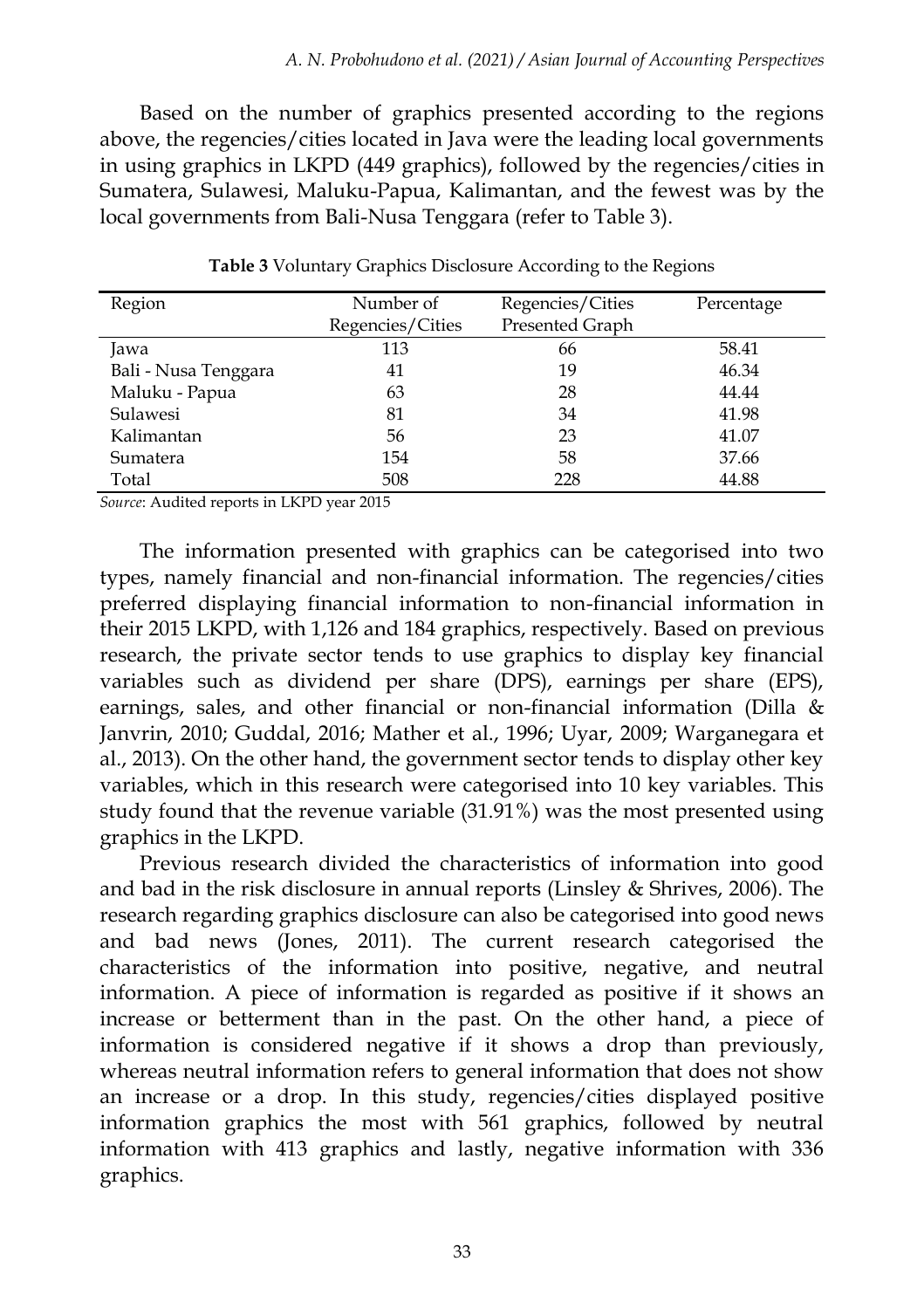Linsley and Shrives (2006) divided graphics into past and future information in displaying the risks of a company. The present study's results demonstrated that 99.85% of the information presented by regencies/cities in Indonesia was data on the past, while the remaining 0.15% was future information. The main types of graphics used in budgeting reports to deliver quantitative information are column, bar, line, pie, and pictorial (Beattie & Jones, 1992). The current research categorised the types of graphics into column, line, pie, bar, area, scatter (XY), stock, surface, doughnut, bubble, and radar. This categorisation was made based on the types of graphics that can be presented using Microsoft Office. This study identified that the column graphic was the most frequently used to present information in the LKPD (49.39%). The second and third most frequent graphics used were pie (29.01%) and line (17.25%), whereas stock, bubble, and radar types were never used to present information in the LKPD.

The financial report consists of the primary financial report section and narrative notes or reports of budgeting. The narrative report section usually presents information regarding the management report of resources usage, accountability of finance, and the performance realisation report. This study found that graphics were most frequently used to present information in Chapter II (financial obligation and macroeconomic), with 579 (44.20%) graphics. On the other hand, no graphic was displayed in Chapter IV (accounting policy of regencies/cities). One of the benefits of using graphics to present information is to make the information presented more interesting. This research also followed the study of Guddal (2016), which classified graphics into "colour" or "black and white". The findings showed that colour graphics were more frequently employed than black and white graphics in presenting information in the LKPD of regencies/cities, with 1,143 (87.25%) and 167 (12.75%) graphics, respectively.

|                         |                | Unstandardized Residual |
|-------------------------|----------------|-------------------------|
| Observation             |                | 187                     |
| Normal Parameters       | Mean           | 0.000                   |
|                         | Std. Deviation | 2.515                   |
| Most Extreme Difference | Absolute       | 0.089                   |
|                         | Positive       | 0.089                   |
|                         | Negative       | $-0.066$                |
| Kolmogorov-Smirnov Z    |                | 1.222                   |
| Asymp. Sig. (2-tailed)  |                | 0.101                   |

**Table 4** Kolmogorov-Smirnov Test

Before testing the hypotheses, this study performed all the classical assumption tests, namely the tests of normality, multicollinearity, heteroskedasticity, and autocorrelation. Kolmogorov-Smirnov and normal P-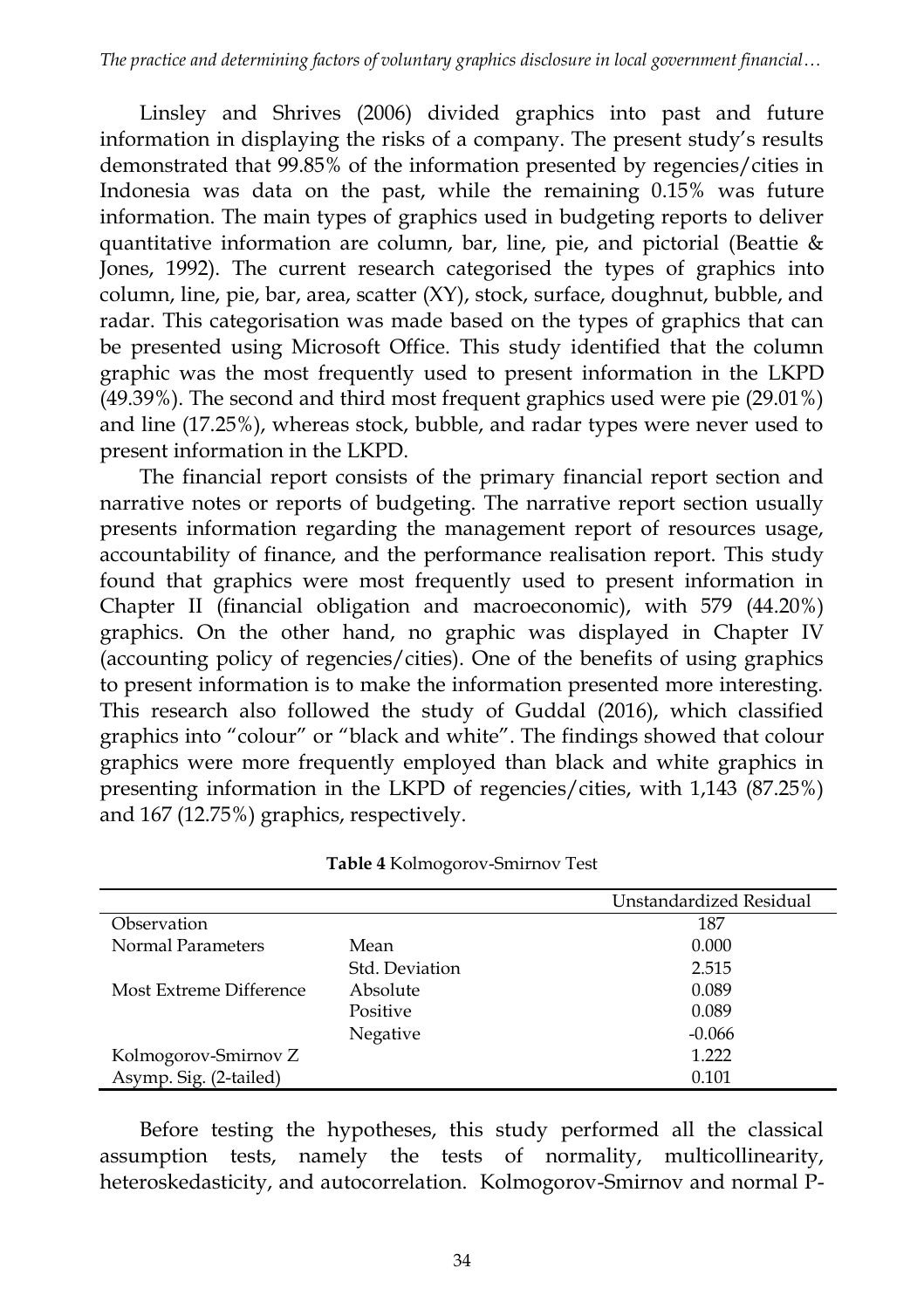P (percent-percent) plot were used to test the normality of the regression models. Based on the output of the Kolmogorov-Smirnov test, the value of Asymp. Sig. exceeds 0.05 (refer to Table 4). The normal P-P (percent-percent) plot also shows a straight line that the existing points always follow and approaches the diagonal line. Hence, it can be concluded that the data contain no outliers and the residual value is normally distributed.

The issue of multicollinearity arises when two or more variables are highly correlated. Multicollinearity in this paper was detected by using Variance Inflated Factor (VIF). The VIF values for all the independent variables, as reported in Table 5, are far below the cut-off value of 10 and the tolerance values exceed 0.1, thus confirming the absence of multicollinearity issue.

|           |          | Unstandardized<br>Coefficients | Stand.<br>Coeff. |          |       | <b>Collinearity Statistics</b> |       |
|-----------|----------|--------------------------------|------------------|----------|-------|--------------------------------|-------|
| Variables | B        | Std. Error                     | Beta             | t-stats. | Sig.  | Tolerance                      | VIF   |
| Perform   | $-0.352$ | 0.265                          | $-0.107$         | $-1.327$ | 0.186 | 0.715                          | 1.398 |
| Depend    | $-2.620$ | 1.206                          | $-0.156$         | $-2.172$ | 0.031 | 0.900                          | 1.111 |
| Locate    | 1.557    | 0.494                          | 0.251            | 3.150    | 0.002 | 0.726                          | 1.378 |
| Edu       | $-0.433$ | 0.205                          | $-0.154$         | $-2.116$ | 0.036 | 0.877                          | 1.140 |
| Compt     | 1.932    | 0.405                          | 0.342            | 4.767    | 0.000 | 0.900                          | 1.111 |
| Age       | $-0.020$ | 0.009                          | $-0.174$         | $-2.102$ | 0.037 | 0.671                          | 1.490 |
| Opinion   | 0.270    | 0.163                          | 0.121            | 1.651    | 0.101 | 0.863                          | 1.159 |
| Constant  | 5.108    | 1.415                          |                  | 3.610    | 0.000 |                                |       |

**Table 5** Multicollinearity Test

| <b>Table 6 Durbin Watson Test</b> |  |
|-----------------------------------|--|
|-----------------------------------|--|

|       | R Square | Adjusted R<br>Square | Std. Error of the<br>Estimate | Durbin-Watson |
|-------|----------|----------------------|-------------------------------|---------------|
| 0.416 | 0.173    | 0.140                | 2.564                         | 2.125         |

| Table 7 Glejser Test |  |
|----------------------|--|
|----------------------|--|

|           |          | Unstandardized | Stand.   |          |       | <b>Collinearity Statistics</b> |       |
|-----------|----------|----------------|----------|----------|-------|--------------------------------|-------|
|           |          | Coefficients   | Coeff.   |          |       |                                |       |
| Variables | B        | Std. Error     | Beta     | t-stats. | Sig.  | Tolerance                      | VIF   |
| Perform   | 0.033    | 0.154          | 0.018    | 0.213    | 0.832 | 0.715                          | 1.398 |
| Depend    | $-0.227$ | 0.700          | $-0.025$ | $-0.324$ | 0.746 | 0.900                          | 1.111 |
| Locate    | 0.080    | 0.287          | 0.024    | 0.278    | 0.781 | 0.726                          | 1.378 |
| Edu       | $-0.215$ | 0.119          | $-0.142$ | $-1.809$ | 0.072 | 0.877                          | 1.140 |
| Compt     | 0.275    | 0.235          | 0.090    | 1.170    | 0.244 | 0.900                          | 1.111 |
| Age       | $-0.009$ | 0.005          | $-0.139$ | $-1.556$ | 0.122 | 0.671                          | 1.490 |
| Opinion   | 0.083    | 0.095          | 0.069    | 0.880    | 0.380 | 0.863                          | 1.159 |
| Constant  | 2.559    | 0.821          |          | 3.117    | 0.002 |                                |       |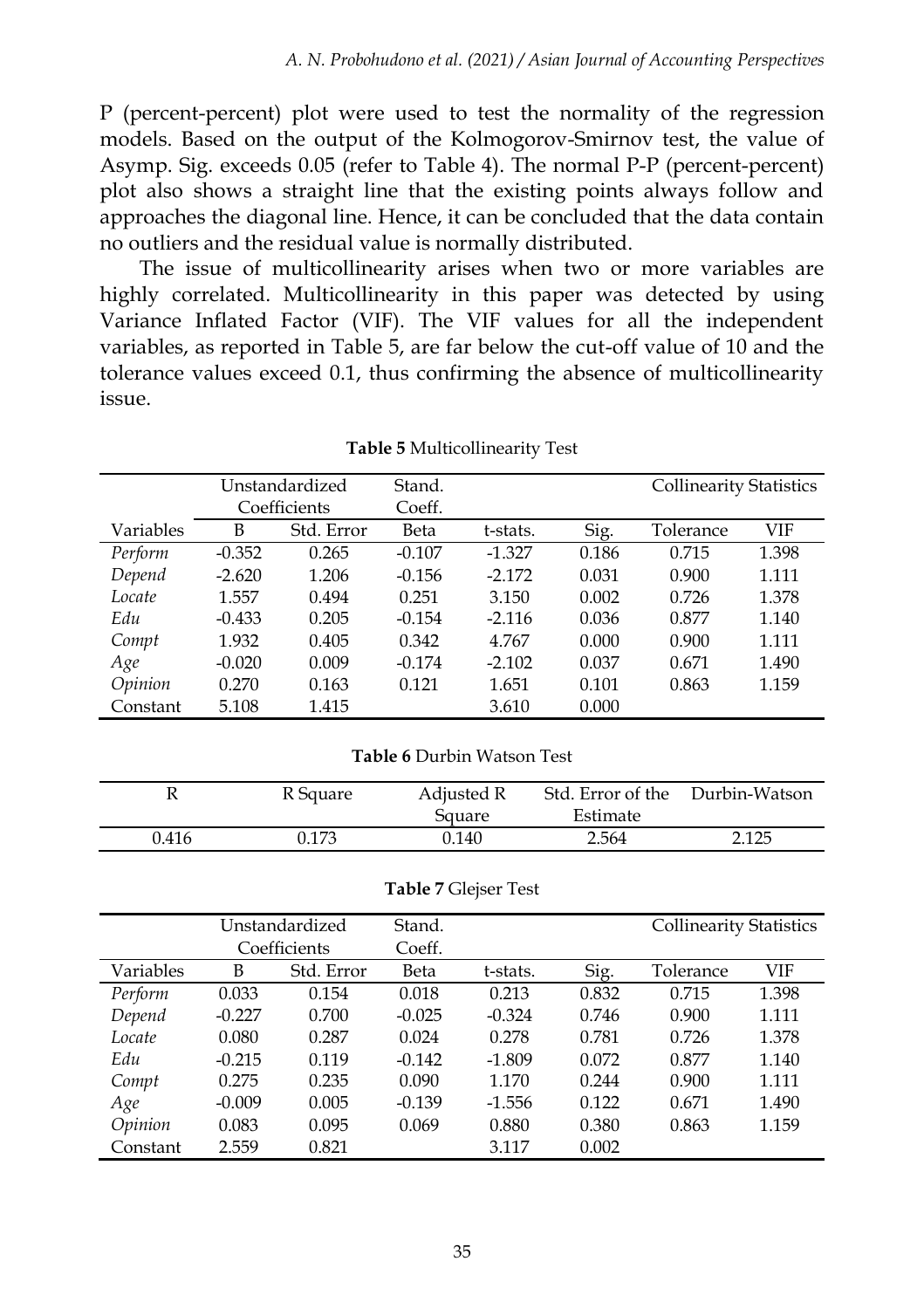| Unstandardized Coefficients |          |            |            |       |  |  |  |
|-----------------------------|----------|------------|------------|-------|--|--|--|
| Variable                    | B        | Std. Error | t-stats.   | Sig.  |  |  |  |
|                             |          |            |            |       |  |  |  |
| Perform                     | $-0.352$ | 0.265      | $-1.327$   | 0.186 |  |  |  |
| Depend                      | $-2.620$ | 1.206      | $-2.172$   | 0.031 |  |  |  |
| Locate                      | 1.557    | 0.494      | 3.150      | 0.002 |  |  |  |
| Edu                         | $-0.433$ | 0.205      | $-2.116$   | 0.036 |  |  |  |
| Compt                       | 1.932    | 0.405      | 4.767      | 0.000 |  |  |  |
| Age (control)               | $-0.020$ | 0.009      | $-2.102$   | 0.037 |  |  |  |
| Opinion (control)           | 0.270    | 0.163      | 1.651      | 0.101 |  |  |  |
| Constant                    | 5.108    | 1.415      | 3.610      | 0.000 |  |  |  |
| R <sup>2</sup>              | 0.173    |            |            |       |  |  |  |
| Adjusted $R^2$              | 0.140    |            | Asymp. Sig | 0.101 |  |  |  |
| F-Value                     | 5.339    |            | DW         | 2.125 |  |  |  |

**Table 8** Results of Multiple Linear Regression Test

*Notes*: Perform=Performance, Depend=Level of Dependency, Locate=Location, Edu=Level of Education, Compt=Competency, Age=Age of Local Government, Opinion=Opinion of Badan Pemeriksa Keuangan Republik Indonesia (BPK-RI) of LKPD for the fiscal year of 2015.

The presence of autocorrelation in the errors of a regression model was detected using the Durbin-Watson test (D-W test) (refer to Table 6). The Durbin-Watson,  $d = 2.125$ , lies between the two critical values of  $1.5 \le d \le 2.5$ . Therefore, there is no first-order linear auto-correlation in the multiple linear regression data. This paper used the Glejser test and scatterplot to detect heteroskedasticity. The Glejser test was conducted by regressing the absolute residual values of the independent variables (refer to Table 7). Based on the output coefficient, the obtained value of Sig. for all the independent variables exceed 0.05. In the scatterplot output, the spots appear diffused and do not form a clear specific pattern. Thus, it can be concluded that the regression model does not face the heteroskedasticity problem.

Table 8 above reports the adjusted R2 value of 0.140, indicating that 14% of the variation in voluntary graphics disclosure in LKPD could be elaborated by the variables of Perform, Depend, Locate, Edu, Compt, Age, and Opinion. On the other hand, the remaining 86% was influenced by factors beyond this research model.

#### *4.2. Factors Influencing Voluntary Graphics Disclosure in Local Government Financial Statements*

Out of the five independent variables employed in this study, it was found that the location of the local government office and the competency of the local government had a significant positive correlation with voluntary graphics disclosure. On the other hand, the levels of dependency and education of the local government had a negative correlation with voluntary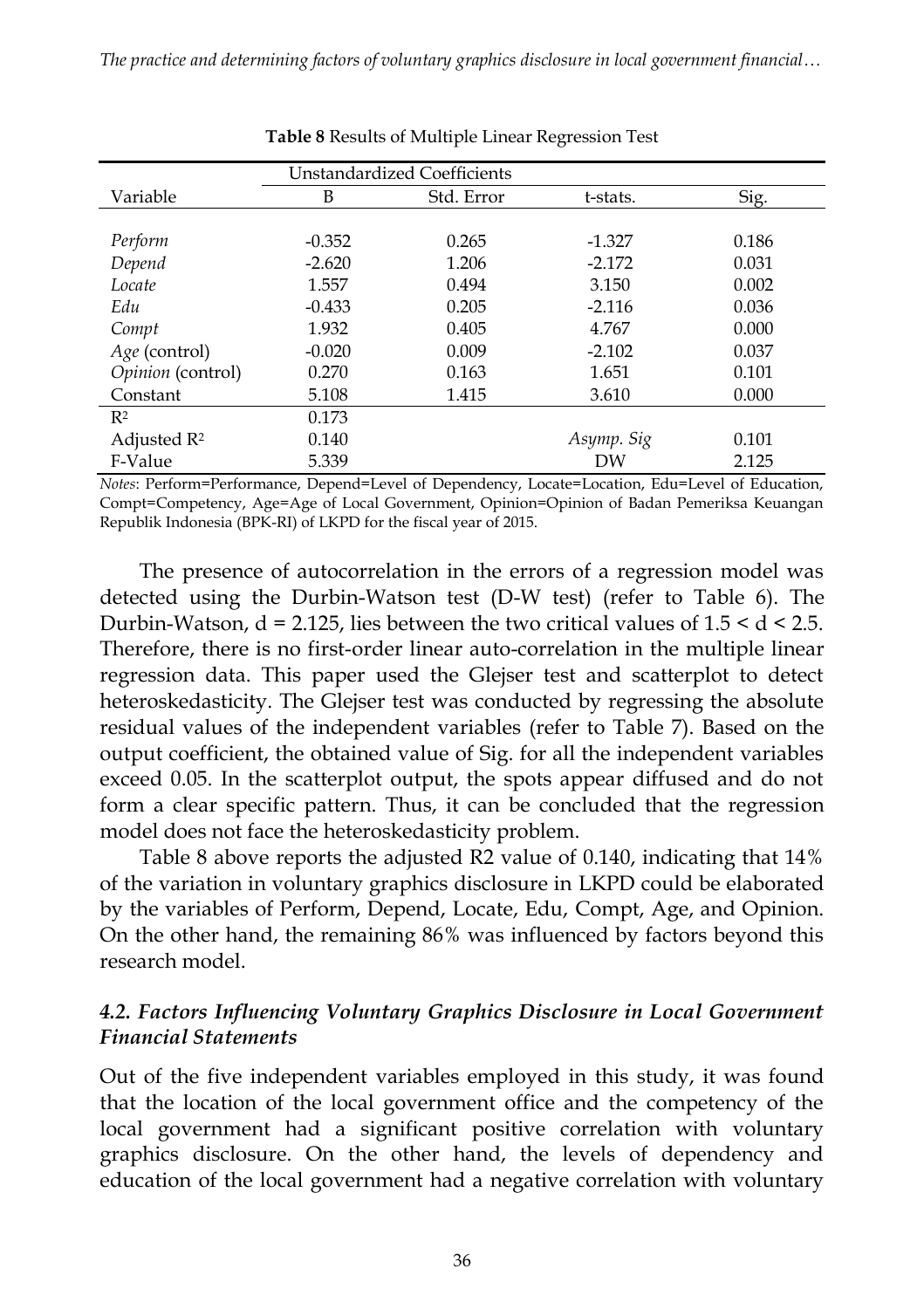graphics disclosure, and the performance of the local government did not correlate with voluntary graphics disclosure in LKPD. The first hypothesis of this study, namely the performance of the local government has a positive influence on voluntary graphics disclosure in LKPD, was rejected. This is supported by the significance level of 18.6% for the performance of the local government, which exceeds the significance level set of 5%. This result contradicts the findings of Mather et al. (1998), Ali and Saad (2006), Uyar (2009), Dilla and Janvrin (2010), Saha and Akter (2013), Andrenosa and Sukartha (2014), and Purwanto and Wikartika (2014). However, it supports the findings of prior research by Mather et al. (1996), Purwanto (2010), Saad et al. (2011), Uyar (2011), Warganegara et al. (2013), and Guddal (2016), which proved that the performance of a company does not influence the graphicsbased disclosure of information in the annual report.

Based on the empirical findings, the regencies/cities with good accountability as per the audit by the Ministry of Empowerment of Government Apparatus and Bureaucracy Reform did not influence the voluntary graphics disclosure in LKPD. This is due to the different reporting documents—Laporan Akuntanbilitas Kinerja Instansi Pemerintah (LAKIP) or Government Agency Performance Accountability Report and LKPD possessed and analysed by two distinct parties. The LKPD are generated from the Sistem Informasi Manajemen Daerah (SIMDA) or Regional Financial Management Information System, while LAKIP is an output of the Sistem Akuntabilitas Kinerja Instansi Pemerintahan (SAKIP) or Government Agency Performance Accountability System, which is manually managed. Empirical findings revealed no correlation between the state auditing body's opinion of the financial report and the scoring resulted from the evaluation of LAKIP Kementerian/Lembaga (K/L) (Asmoko, 2015). The reason could be attributed to the absence of an integrated accounting system between the financial report and LAKIP K/L. As a result, the documents generated are different.

The second hypothesis of the present study, namely the level of dependency of the local government negatively affects the voluntary graphics disclosure in LKPD, was accepted. The hypothesis testing result showed that the variable Depend obtained a beta coefficient of −2.620 at the significance level of 3.1%, which is lower than the significance level of 5%. The result contradicts the previous research by Robbins and Austin (1986), Puspita and Martani (2012), and Martani et al. (2014). However, it agrees with other studies that found a negative correlation between the level of dependency of the local government and the voluntary disclosure in LKPD (Patrick, 2007; Setyaningrum & Syafitri, 2012; Hendriyani & Tahar, 2015).

The empirical finding showed that the local governments with a higher level of dependency did not apply more voluntary graphics disclosure in LKPD. The reason is that the more dependent a certain region is, the more it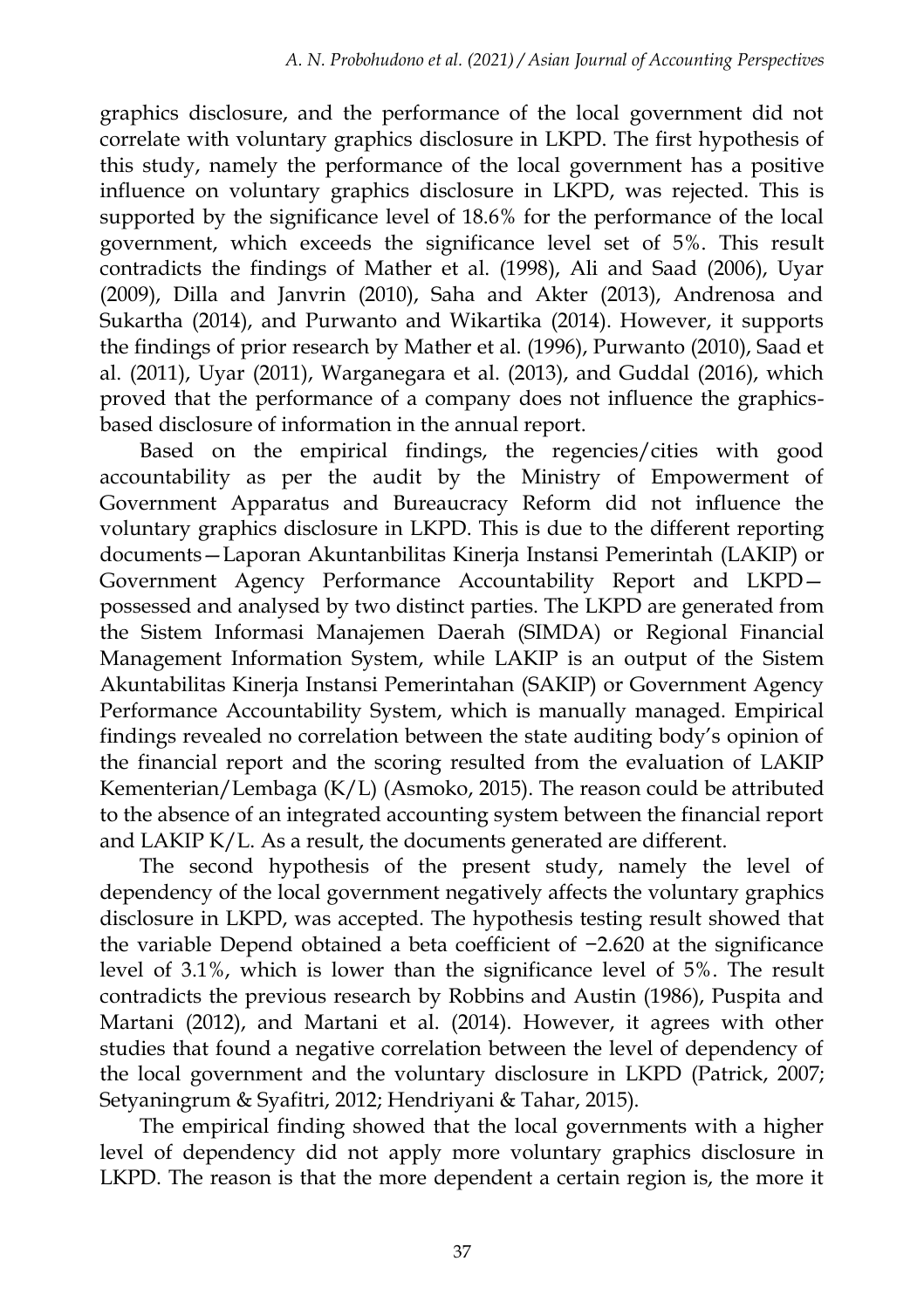shows its financial constraints. The Vice Minister of the Finance Ministry, Mardiasmo, stated that the DAU was frequently used to fund employees' needs (Baihaqi, 2017, accessed on 21 May 2017). The data derived from the Directorate General of the Ministry of Finance showed that, on average, the spending was 46% for employees. Therefore, local governments were not able to innovate. Innovation or reform in the public sector is undoubtedly determined by the available resources in the economy (García-Sánchez et al., 2013). One of the local governments' innovations in the financial report is using graphics to disclose information in LKPD.

The third hypothesis of this study, namely the geographical location of the local government office is positively correlated to the voluntary graphics disclosure in LKPD, was accepted. This hypothesis testing result showed that the variable Locate reported a beta coefficient of 1.557 at the significance of level 0.2%, which is far below the significance level of 5%. This result conflicts with the previous research findings of Pujiyanti (2011) and Suhardjanto and Yulianingtyas (2011). However, it is in line with the research findings of Arifin et al. (2016) and Narulitasari (2016).

From the agency theory perspective, the correlation between the geographical location of the local government office and the information disclosure in LPKD can be explained by the agent's position that influences the capacity and willingness to disclose the information. The regional governments in Java, which enjoys better education quality, more complete facilities, and a stable economy, are able to employ better quality human resources. Therefore, high-quality human resources determine better, more innovative, and high-quality information disclosure in LKPD.

The fourth hypothesis of this research, namely the education level of the local government correlates positively with the voluntary graphics disclosure in LKPD, was rejected. The hypothesis testing result showed that Edu obtained a beta coefficient of −0.433 at the significance level of 3.6%. This research finding contradicts the previous research of Hambrick and Mason (1984), Wiersema and Bantel (1992), Finkelstein and Hambrick (1996), Seeba et al. (2009), and Bamber and McMeeking (2010). The result demonstrated that the education level of the local government affected the voluntary graphics disclosure in LKPD negatively. It means that the higher the education level of the local government, the less information is presented in the form of graphics. Based on the agency theory, the local government (agent) with a higher education degree will be able to display different graphics for information disclosure in LKPD. However, there is a moral hazard issue of state officers with higher education. This is proven by the data taken from the Corruption Eradication Commission, which showed that out of 600 corruptors, 200 had a master degree, followed by an undergraduate degree, and 40 with a doctorate (Ramdhani, 2016, accessed on 21 Mei 2017).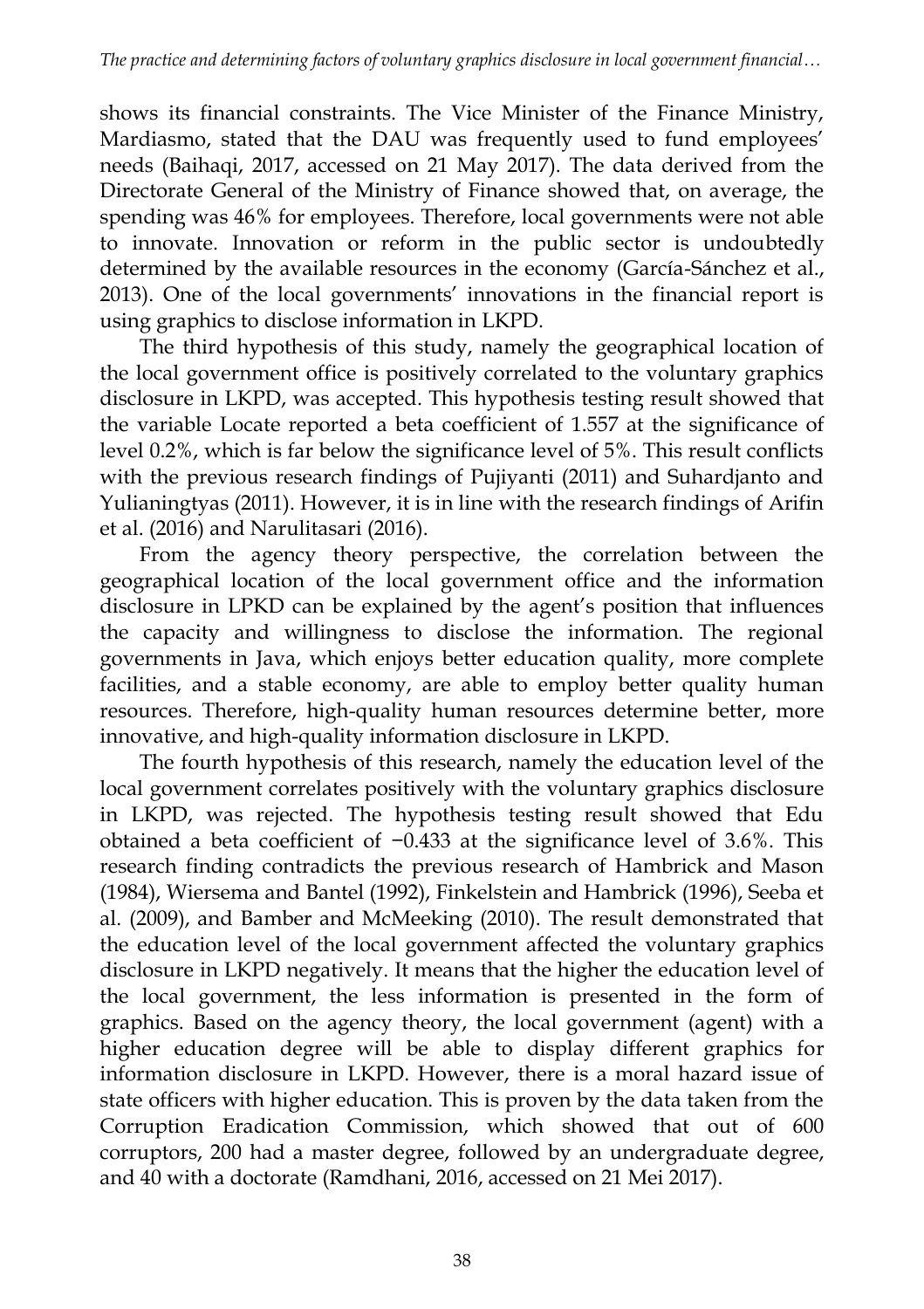The fifth hypothesis, which is the competency of the local government head correlates positively to the voluntary graphics disclosure in LKPD, was accepted. This was evidenced by the beta coefficient of Compt of 1.932 at the significance level of 0%, which is below the determined significance level of 5%. This research finding contradicts the previous findings of Haniffa and Cooke (2002) and Setyaningrum and Syafitri (2012). However, it confirms the previous research findings of Bamber et al. (2010), Kharis and Suhardjanto (2012), and Lewis et al. (2013). The empirical finding demonstrated that the education background of the local government head affected the voluntary graphics disclosure in LKPD positively. This is because the local government head with an economic and accounting education background is better able to understand the financial report. Consequently, the local government head knows better how to present the accounting information in a straightforward way for users to interpret.

#### **5. Conclusion**

Based on the statistical analyses and discussion, this study concludes that the practice of voluntary graphics disclosure in LKPD in Indonesia is not widespread. The number of graphics presented in the sampled LKPD for the year 2015 was 1,310. A higher proportion of the cities (49.45%) than the regencies (44.85%) applied graphics. This study also concludes that the performance of the local government does not influence the voluntary graphics disclosure in LKPD. This notion is supported by the data on local governments (regencies and cities) taken from the Ministry of Empowerment Apparatus and Bureaucratic Reform, which show that the level of performance does not determine the number of graphics used in LKPD.

The study also concludes that the level of dependency of the local government influences voluntary graphics disclosure negatively. The more dependent the regencies or cities, the less they present information using graphics, and the less able they are to innovate in LKPD. Further, the geographical location of the local government office is concluded to have a positive impact on the voluntary graphics disclosure in LKPD. The local governments in Java presented more information using graphics than those from other islands. The graphical presentation of information in LKPD needs better human resources capacities so that the information displayed can be interpreted easily and is not distorted. This study also concludes that the education level of the local government head has a negative correlation to the voluntary graphics disclosure in LKPD. While a high level of education determines one's professionalism, moral hazard within the local governments in Indonesia has led to misuse of power.

This is proven by the data derived from the Corruption Eradication Commission, which revealed that 40% of the corruptors had a higher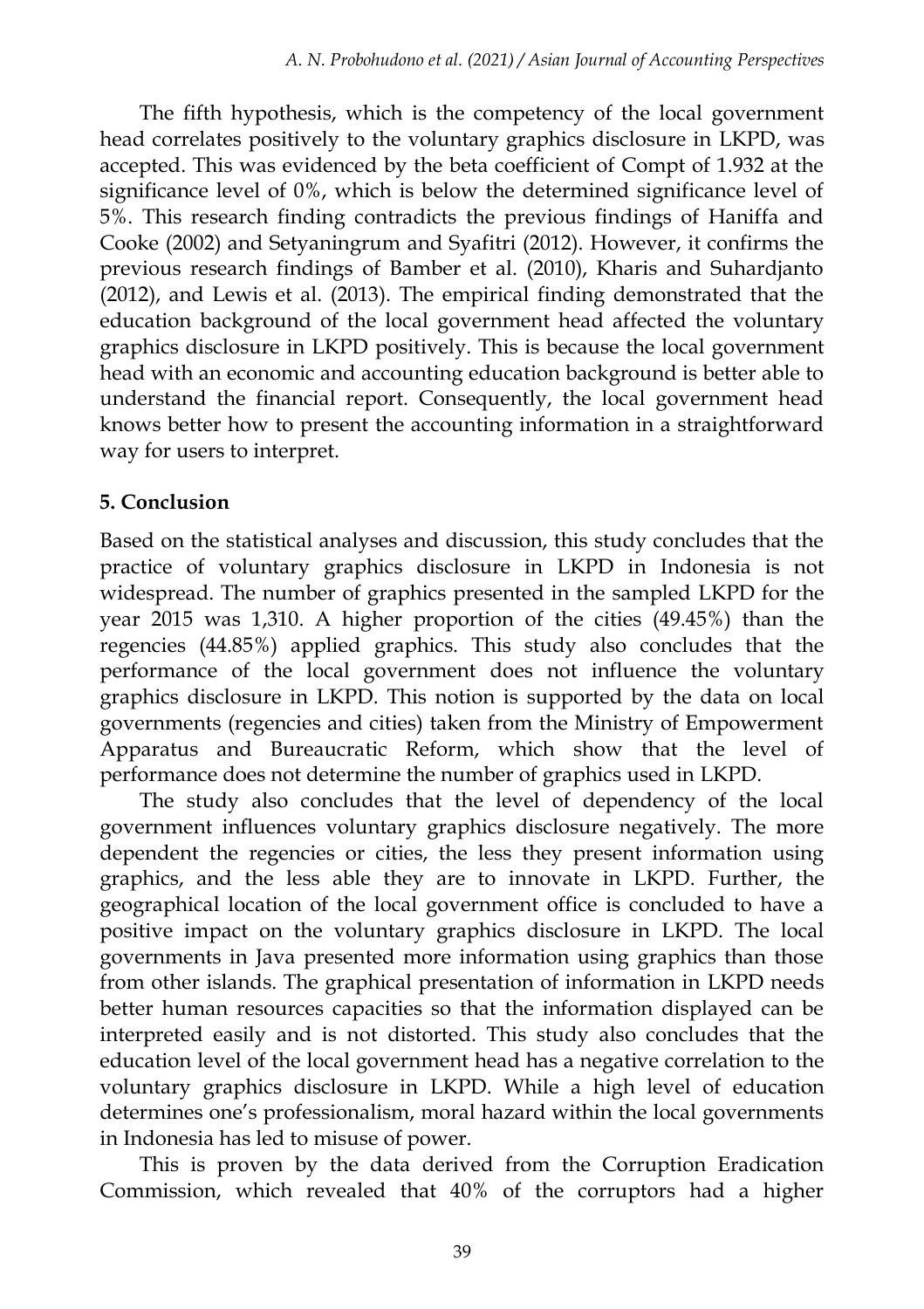education degree (Ramdhani, 2016, accessed on 21 May 2017). Further, this study found a positive correlation between the competency of the local government head and the voluntary graphics disclosure in LKPD. Local government managers with an economic or accounting academic background are better able to interpret and implement accounting standards. With economic competence, managers can avoid errors in accounting (Hambrick & Mason, 1984). The local government managers with an economic and accounting education background also know better how to present information more accurately.

This study contributes to the literature by exploring the approaches used by researchers in public sector disclosure. This systematic review has highlighted the importance of the content analysis technique as the most dominant method to investigate and measure the information disclosed in public sector annual reports. This study also contributes to the Government Accounting Standard Committee of central and local governments. Despite the numerous benefits offered by graphics in information presentation, its use remains scarce at the regional level. Hence, the State Accounting Standard Committee should consider the format for displaying information in the financial report. Moreover, gaps in various fields have led to differences in human resources quality, thus affecting the quality of financial statement presentation. Due to economic disparities, the level of dependency of regional governments influences the presentation of information in LKPD. The absence of accountability demands by the central government as the DAU provider has led to a lack of attention among the local governments to the quality of LKPD. Therefore, the central government needs to reexamine the DAU accountability mechanism.

There are several limitations to the present study that may affect the empirical findings. First, this research only focused on the voluntary graphics disclosure of regencies/cities. Therefore, the sample was limited to the use of graphics in financial reports at the city/regional level. Second, this research analysed the data for the year 2015 because the LKPD for 2015 are the initial reports documented based on Government Regulation No. 71 Year 2010. There is no data on 2016 LKPD, which have been audited by the Indonesian Supreme Auditing Body.

## **References**

- Agustijanti, D. (2016). Studi Eksplorasi Pemanfaatan Laporan Keuangan Pemerintah Daerah untuk Pengambilan Keputusan Ekonomi pada Pemerintah Kabupaten Klaten. (Doctoral dissertation, Universitas Gadjah Mada).
- Ali, A. M., & Saad, R. A. J. (2006). Impression management: the case of Malaysian financial graphs. *International Journal of Management Studies*, *13*(2), 41-74.
- Amer, T. (2005). Bias due to visual illusion in the graphical presentation of accounting information. *Journal of Information Systems*, *19*(1), 1-18.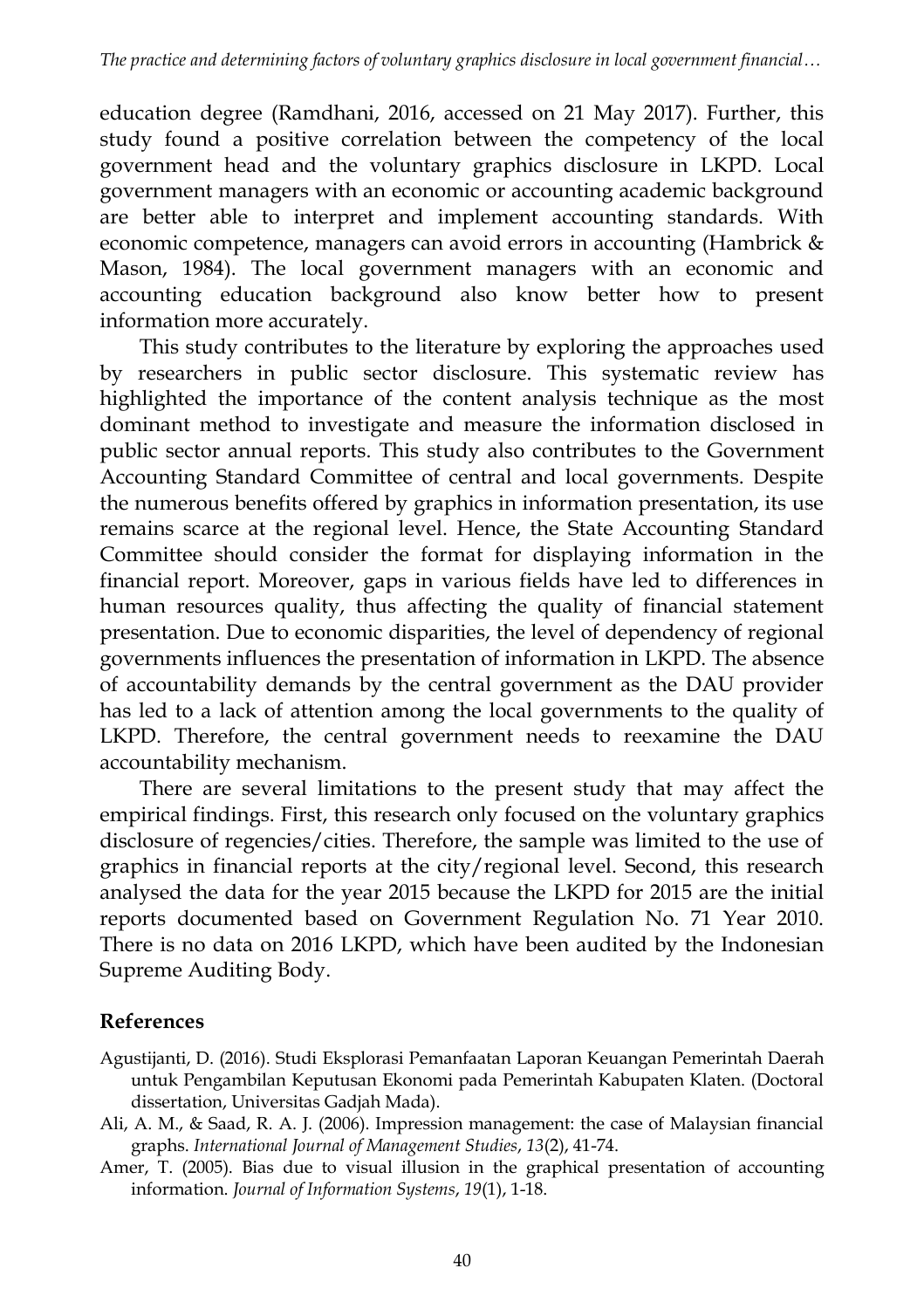- Andrenossa, G., & Sukartha, I. M. (2014). Hubungan pengungkapan informasi grafik key financial variable dengan perubahan kinerja dalam laporan tahunan perusahaan yang terdaftar di BEI. *Jurnal Buletin Studi Ekonomi*, *19*(2), 119-128.
- Arifin, J., Tower, G., & Porter, S. (2015). Finacial reporting compliance in Indonesian Local governments: Mimetic pressure dominates. *Jurnal Akuntansi dan Auditing Indonesia*, *19*(1), 68–84.
- Asmoko, H. (2015). Korelasi Opini Audit BPK atas LKKL dengan Hasil Evaluasi Lakip K/L. L, Balai Diklat Kepemimpinan, BPPK Kementerian Keuangan, Jakarta.
- Bantel, K. A., & Jackson, S. E. (1989). Top management and innovations in banking: Does the composition of the top team make a difference? *Strategic Management Journal*, *10*(S1), 107- 124[. https://doi.org/10.1002/smj.4250100709](https://doi.org/10.1002/smj.4250100709)
- Baihaqi, B. (2017). Wamenkeu Soroti Rendahnya Pemanfaatan Laporan Keuangan. Neraca.co.id. Retrieved 21 May 2017, from [http://www.neraca.co.id/article/80558/wamenkeu-soroti-rendahnya-pemanfaatan](http://www.neraca.co.id/article/80558/wamenkeu-soroti-rendahnya-pemanfaatan-laporan-keuangan)[laporan-keuangan.](http://www.neraca.co.id/article/80558/wamenkeu-soroti-rendahnya-pemanfaatan-laporan-keuangan)
- Bamber, L. S., Jiang, J. X., & Wang, I. Y. (2010). What's my style? The influence of top managers on voluntary corporate financial disclosure. *The Accounting Review*, *85*(4), 1131- 1162[. https://doi.org/10.2308/accr.2010.85.4.1131](https://doi.org/10.2308/accr.2010.85.4.1131)
- Bamber, M., & McMeeking, K. (2010). An examination of voluntary financial instruments disclosures in excess of mandatory requirements by UK FTSE 100 non-financial firms. *Journal of Applied Accounting Research*, *11*(2), 133-153. <https://doi.org/10.1108/09675421011069504>
- Bandari, H., & Rohman, A. (2011). Pengaruh Penyajian Laporan Keuangan Daerah Dan Aksesibilitas Laporan Keuangan Terhadap Penggunaan Informasi Keuangan Daerah (Studi Pada Kabupaten Eks Karesidenan Banyumas). (Doctoral dissertation, Universitas Diponegoro).
- Beattie, V., & Jones, M. (1994). An Empirical study of graphical format choices in charity annual reports. *Financial Accountability and Management*, *10*(3), 215-236. <https://doi.org/10.1111/j.1468-0408.1994.tb00230.x>
- Beattie, V., & Jones, M. J. (1992). The use and abuse of graphs in annual reports: a theoretical framework and empirical study. *Accounting and Business Research*, *22*(88), 291-303. <http://dx.doi.org/10.1080/00014788.1992.9729446>
- Beattie, V., & Jones, M. J. (1997). A comparative study of the use of financial graph in the corporate annual reports of major U.S. and U.K. companies. *Journal of International Financial Management and Accountin*g, *8*(1), 33-68. [https://doi.org/10.1111/1467-](https://doi.org/10.1111/1467-646X.00016) [646X.00016](https://doi.org/10.1111/1467-646X.00016)
- Beattie, V., & Jones, M. J. (2002). Measurement distortion of graphs in corporate reports: An experimental study. *Accounting, Auditing & Accountability Journal*, *15*(4), 546-564. <https://doi.org/10.1108/09513570210440595>
- Beattie, V., & Jones, M. J. (2008). Corporate reporting using graphs: a review and synthesis. *Journal of Accounting Literature*, *27*, 71-110.
- Chan, S. Y. (2001). The use of graphs as decision aids in relation to information overload and managerial decision quality. *Journal of Information Science*, *27*(6), 417-425. <https://doi.org/10.1177%2F016555150102700607>
- Diamond, J. (2002). Performance budgeting–is accrual accounting required? IMF Working Paper. Fiscal Affairs Department.
- Dilla, W. N., & Janvrin, D. J. (2010). Voluntary disclosure in annual reports: The association between magnitude and direction of change in corporate financial performance and graph use. *Accounting Horizons*, *24*(2), 257–278. <https://doi.org/10.2308/acch.2010.24.2.257>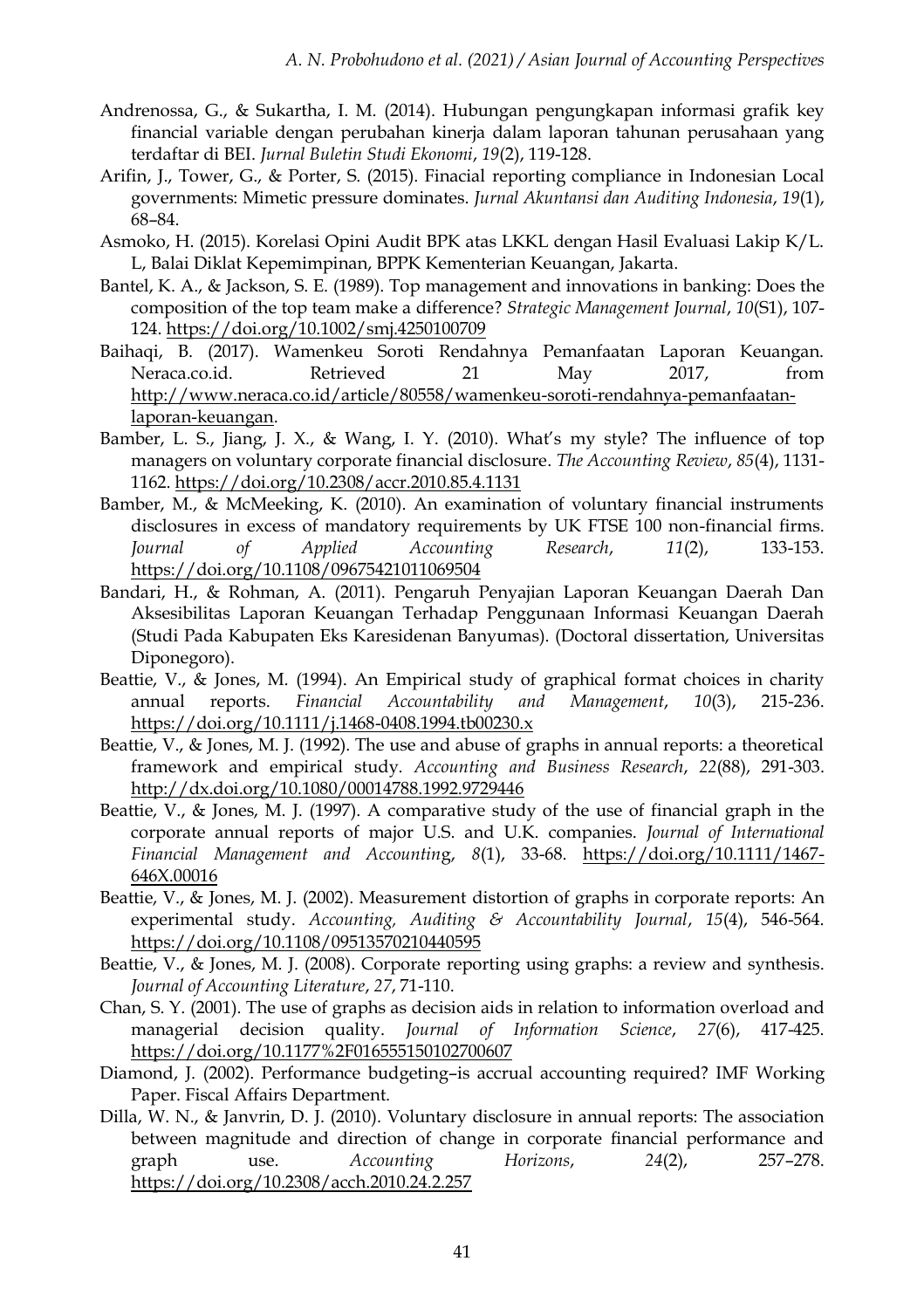- Finkelstein, S., & Hambrick, D. C. (1996). Strategic leadership: Top executives and their effects on organizations. *Australian Journal of Management*, *22*(2), 221-224. <https://doi.org/10.1177%2F031289629702200205>
- Frownfelter-Lohrke, C., & Fulkerson, C. L. (2001). The incidence and quality of graphics in annual reports: An international comparison. *The Journal of Business Communication (1973)*, *38*(3), 337-357[. https://doi.org/10.1177%2F002194360103800308](https://doi.org/10.1177%2F002194360103800308)
- Fulkerson, C. L., Pitman, M. K., & Frownfelter-Lohrke, C. (1999). Preparing financial graphics: Principles to make your presentations more effective. *The CPA Journal*, *69*(6), 28-33.
- García-Sánchez, I.-M., Frías-Aceituno, J.-V., & Rodríguez-Domínguez, L. (2013). Determinants of corporate social disclosure in Spanish local governments. *Journal of Cleaner Production*, *39*, 60-72[. https://doi.org/10.1016/j.jclepro.2012.08.037](https://doi.org/10.1016/j.jclepro.2012.08.037)

Guddal, T. (2016). Graph usage in annual reports, evidence from Norwegian listed companies (Doctoral dissertation).

- Hambrick, D. C., & Mason, P. A. (1984). Upper echelons: The organization as a reflection of its top managers. *Academy of Management Review*, *9*(2), 193-206. <https://doi.org/10.2307/258434>
- Haniffa, R. M., & Cooke, T. E. (2002). Culture, corporate governance and disclosure in Malaysian corporations. *Abacus*, *38*(3), 317-349. <https://doi.org/10.1111/1467-6281.00112>
- Hendriyani, R., & Tahar, A. (2015). Analisis faktor-faktor yang mempengaruhi tingkat pengungkapan laporan keuangan pemerintah provinsi di Indonesia. *Jurnal Bisnis dan Ekonomi (JBE)*, *22* (1), 25-33.
- Hilmi, A. Z., & Martani, D. (2012). Analisis faktor-faktor yang mempengaruhi tingkat pengungkapan laporan keuangan pemerintah provinsi. Simposium Nasional Akuntansi XV, 20.
- Hitt, M. A., & Tyler, B. B. (1991). Strategic decision models: Integrating different perspectives. *Strategic Management Journal*, *12*(5), 327-351. <https://doi.org/10.1002/smj.4250120502>
- Huang, S. Y., Chung, Y.-H., & Cheng, W.-W. (2008). The effects between numerical tabulations and graphs of financial information on the judgment of investors. *Review of Business Information Systems*, *12*(4), 41-56[. http://dx.doi.org/10.19030/rbis.v12i4.4344](http://dx.doi.org/10.19030/rbis.v12i4.4344)
- Indonesia, P.R. (1974). Undang-Undang Republik Indonesia Nomor 5 Tahun 1974 tentang Pokok-Pokok Pemerintahan di Daerah
- Indonesia, P.R. (1999). Undang-Undang Republik Indonesia Nomor 22 Tahun 1999 tentang Pemerintahan Daerah
- Indonesia, P.R. (2003). Undang-Undang Republik Indonesia Nomor 17 Tahun 2003 tentang Keuangan Negara
- Indonesia, P. R. (2004). Undang-Undang Republik Indonesia Nomor 1 Tahun 2004 tentang Perbendaharaan Negara.
- ndonesia, P.R. (2004). Undang-Undang Republik Indonesia Nomor 15 Tahun 2004 tentang Pemeriksaan Pengelolaan dan Tanggung Jawab Keuangan Negara
- Indonesia, P.R. (2004). Undang-Undang Republik Indonesia Nomor 33 Tahun 2004 tentang Perimbangan Keuangan antara Pemerintah Pusat dan Pemerintahan Daerah
- Indonesia, R. (2008). Peraturan Pemerintah Republik Indonesia Nomor 8 Tahun 2008 tentang Pelaporan Keuangan dan Kinerja Instansi Pemerintah
- Indonesia, R. (2010). Peraturan Pemerintah Nomor 71 Tahun 2010 Tentang Standar Akuntansi Pemerintahan. Jakarta (ID): Sekretaris Negara.
- Indonesia, P. R. (2014). Undang-Undang Nomor Republik Indonesia 23 Tahun 2014 tentang Pemerintahan Daerah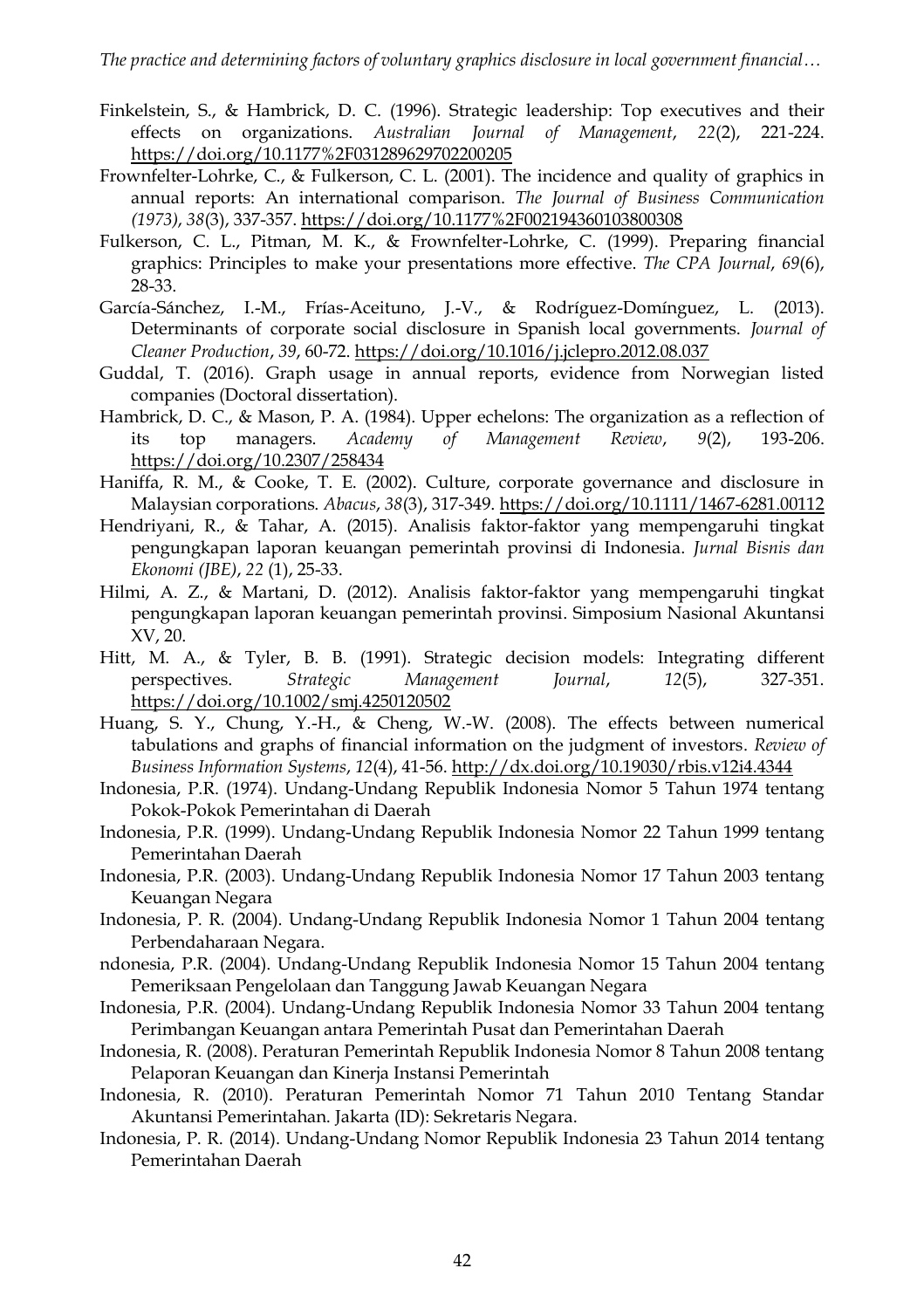- Indonesia, R. (2014). Peraturan Presiden Republik Indonesia Nomor 29 Tahun 2014 tentang Sistem Akuntabilitas Kinerja Instansi Pemerintah. Lembaran Negara RI Tahun, 80.
- Indonesia, P.R. (2015). Undang-Undang Republik Indonesia Nomor 9 Tahun 2015 tentang Pemerintahan Daerah
- Indonesia, P.R. (2016). Undang-Undang Republik Indonesia Nomor 10 Tahun 2016 tentang Perubahan Kedua atas Undang-Undang Nomor 1 Tahun 2015 tentang Penetapan Peraturan Pemerintah Pengganti Undang-Undang Nomor 1 Tahun 2014 tentang Pemilihan Gubernur, Bupati, dan Walikota Menjadi Undang-Undang
- Ingram, R. W., & DeJong, D. V. (1987). The Effect of Regulation on Local Government Disclosure Practices. *Journal of Accounting and Public Policy*, *6*(4), 245-270. [https://doi.org/10.1016/S0278-4254\(87\)80002-9](https://doi.org/10.1016/S0278-4254(87)80002-9)
- Jensen, M. C., & Meckling, W. H. (1976). Theory of the firm: Managerial behavior, agency costs and ownership structure. *Journal of Financial Economics*, 3(4), 305-360. [https://doi.org/10.1016/0304-405X\(76\)90026-X](https://doi.org/10.1016/0304-405X(76)90026-X)
- Jones, M. J. (2011). The nature, use and impression management of graphs in social and environmental accounting. *Accounting Forum*, *35*(2), 75-89. <https://doi.org.10.1016/j.accfor.2011.03.002>
- Kharis, A., & Suhardjanto, D. (2012). Corporate governance dan ketaatan pengungkapan wajib pada badan usaha milik negara. *Jurnal Keuangan dan Perbankan*, *16*(1), 37-44.
- Kieso, D. E., Weygandt, J. J., & Warfield, T. D. (2010). *Intermediate Accounting IFRS Edition.* New York: John Wiley & Sons. Inc.
- Kimberly, J. R., & Evanisko, M. J. (1981). Organizational innovation: The influence of individual, organizational, and contextual factors on hospital adoption of technological and administrative innovations. *Academy of Management Journal*, *24*(4), 689-713. <https://doi.org/10.5465/256170>
- Lesmana, S. I. (2010). Pengaruh Karakteristik Pemerintah Daerah terhadap Tingkat Pengungkapan Wajib di Indonesia. (Doctoral dissertation, UNS (Sebelas Maret University)).
- Lewis, B. W., Walls, J. L., & Dowell, G. W. S. (2014). Difference in degrees: CEO characteristics and firm environmental disclosure. *Strategic Management Journal*, *35*(5), 712-722[. https://doi.org/10.1002/smj.2127](https://doi.org/10.1002/smj.2127)
- Linsley, P. M., & Shrives, P. J. (2006). Risk reporting: A study of risk disclosures in the annual reports of UK companies. *The British Accounting Review*, *38*(4), 387-404. <https://doi.org/10.1016/j.bar.2006.05.002>
- Litvack, J., & Seddon, J. (2020). Decentralization Briefing Notes. Www1.worldbank.org. Retrieved 30 September 2020, from [http://www1.worldbank.org/publicsector/LearningProgram/Decentralization/Briefin](http://www1.worldbank.org/publicsector/LearningProgram/Decentralization/BriefingNotes.pdf) [gNotes.pdf.](http://www1.worldbank.org/publicsector/LearningProgram/Decentralization/BriefingNotes.pdf)
- Mahardini, N. Y. (2014). Pengaruh Karakteristik Kepala Daerah Terhadap Kinerja Keuangan Pemerintah Daerah di Indonesia dengan Lokasi Pemerintahan, Jumlah Populasi dan Besar APBD sebagai Variabel Kontrol. (Doctoral Dissertation, Universitas Sebelas Maret Surakarta).
- Mardiasmo. (2006). Pewujudan Transparansi dan Akuntabilitas Publik Melalui Akuntansi Sektor Publik: Suatu Sarana Good Governance. Jurnal Akuntansi Pemerintahan, 2(1).
- Martani, D., Fitriasari, D., & Annisa. (2014). Financial and performance transparency on the local government websites in Indonesia. *Journal of Theoretical and Applied Information Technology*, *60*(3), 504-516.
- Martani, D., & Lestari, A. (2010). Local Government Financial Statement Disclosure in Indonesia. In Annual Meeting and Conference Asian Academic Accounting Association (AAAA).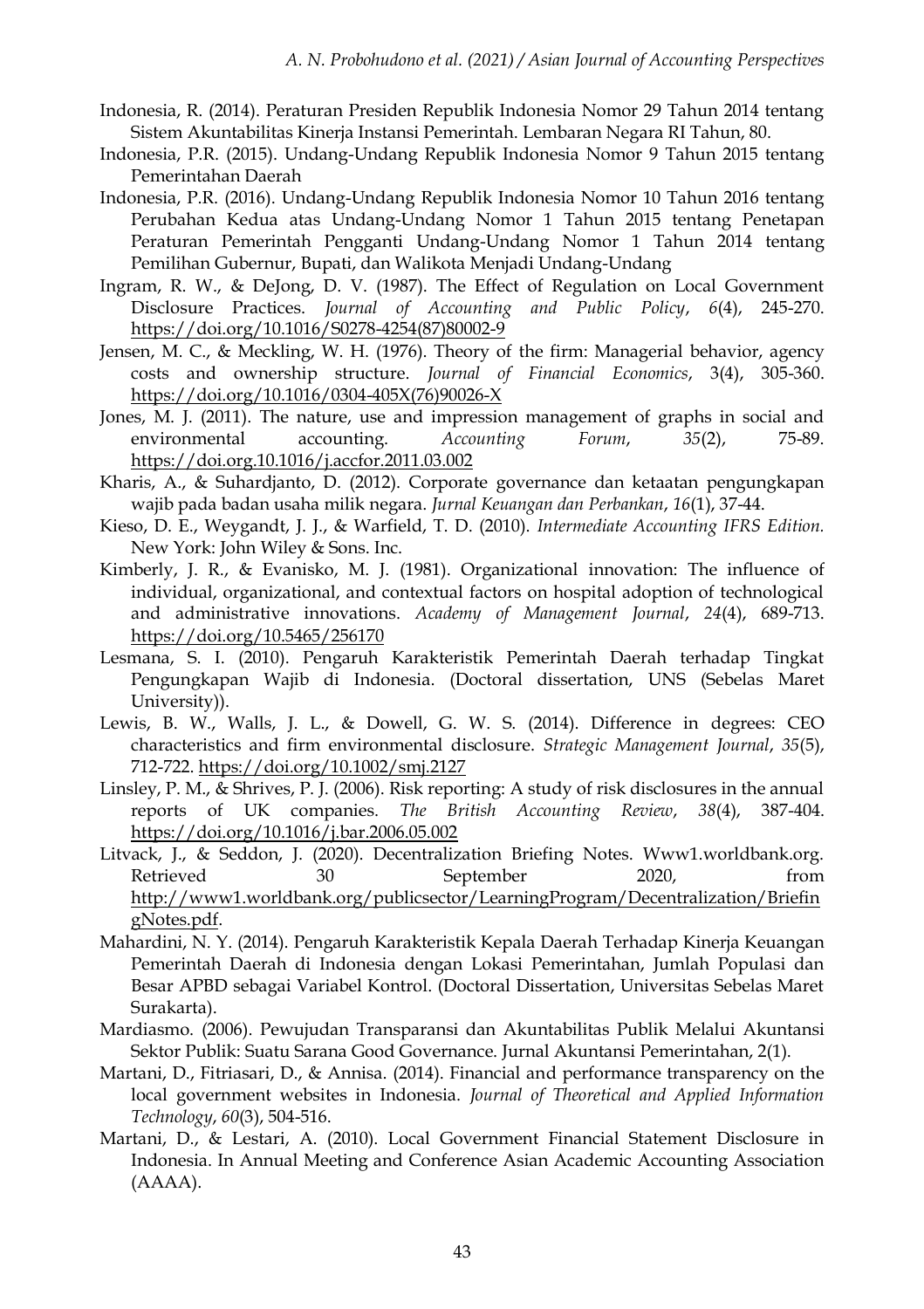- Mather, P., Ramsay, A., & Serry, A. (1996). The use and representational faithfulness of graphs in annual reports: Australian evidence. *Australian Accounting Review*, *6*(2), 56-63. <https://doi.org/10.1111/j.1835-2561.1996.tb00017.x>
- Mather, P., Ramsay, A., & Steen, A. (2000). The use and representational faithfulness of graphs in Australian IPO prospectuses. *Accounting, Auditing & Accountability Journal*, *13*(1), 65-83[. https://doi.org/10.1108/09513570010316144](https://doi.org/10.1108/09513570010316144)
- Martínez-Ferrero, J., Rodríguez-Ariza, L., García-Sánchez, I. M., & Cuadrado-Ballesteros, B. (2018). Corporate social responsibility disclosure and information asymmetry: The role of family ownership. *Review of Managerial Science*, *12*(4), 885-916. <https://doi.org/10.1007/s11846-017-0232-5>
- Martínez-Ferrero, J., Ruiz-Cano, D., & García-Sánchez, I. M. (2016). The causal link between sustainable disclosure and information asymmetry: The moderating role of the stakeholder protection context. *Corporate Social Responsibility and Environmental Management*, *23*(5), 319-332[. https://doi.org/10.1002/csr.1379](https://doi.org/10.1002/csr.1379)
- Mulyana, B. (2006). Pengaruh Penyajian Neraca Daerah dan Aksesibilitas Laporan Keuangan terhadap Transparansi dan Akuntabilitas Pengelolaan Keuangan Daerah. (Doctoral dissertation, Universitas Gadjah Mada).
- Narulitasari, D. (2016). Pengungkapan Intellectual Capital dan Karakteristik Pemerintah Daerah Kabupaten/Kota di Indonesia. (Doctoral dissertation, UNS (Sebelas Maret University)).
- Osahon, O. K. (2008). The Effect of Information Visualization on Financial Reports. (Doctoral dissertation, Master Thesis, Hanken-School of Economics)
- Patrick, P. A. (2007). The Determinants of Organizational Innovativeness: The Adoption of GASB 34 in Pennsylvania Local Government. (Doctoral dissertation, Pennsylvania State University)
- Pennington, R., & Tuttle, B. (2009). Managing impressions using distorted graphs of income and earnings per share: The role of memory. *International Journal of Accounting Information Systems*, *10*(1), 25-45.<https://doi.org/10.1016/j.accinf.2008.10.001>
- Peters, G. F., & Romi, A. M. (2013). Does the voluntary adoption of corporate governance mechanisms improve environmental risk disclosures? Evidence from greenhouse gas emission accounting. *Journal of Business Ethics*, *125*(4), 637-666. <https://doi.org/10.1007/s10551-013-1886-9>
- Permendagri. (2011). Perubahan Kedua atas Peraturan Menteri Dalam Negeri Nomor 13 Tahun 2006 tentang Pedoman Pengelolaan Keuangan Daerah.
- Prayitno, S. (2012). Pengaruh Karakteristik Keuangan Pemerintah Daerah dan Karakteristik Kepala Daerah terhdapa Kinerja Keuangan Pemerintah Daerah. (Doctoral dissertation, UNS (Sebelas Maret University)).
- Probohudono, A. N., Tower, G., & Rusmin, R. (2013). Risk disclosure during the global financial crisis. *Social Responsibility Journal*, *9*(1), 124-136. <https://doi.org/10.1108/17471111311307859>
- Pujiyanti, U. (2011). Indonesian Local Government Compliance of Mandatory DIsclosure on Governmental Accounting Standard (Doctoral dissertation, UNS (Sebelas Maret University)).
- Purwanto, A. (2010). Analisis determinan graphical information disclosure sebagai pendukung prinsip transparansi perusahaan publik di Indonesia. *Jurnal Akuntansi dan Auditing*, *7*(1), 1-16.
- Purwanto, E., & Wikartika, I. (2014). Analisis voluntary disclosure perusahaan telekomunikasi di BEI. *Jurnal Neo-Bis*, *8*(2), 101-115.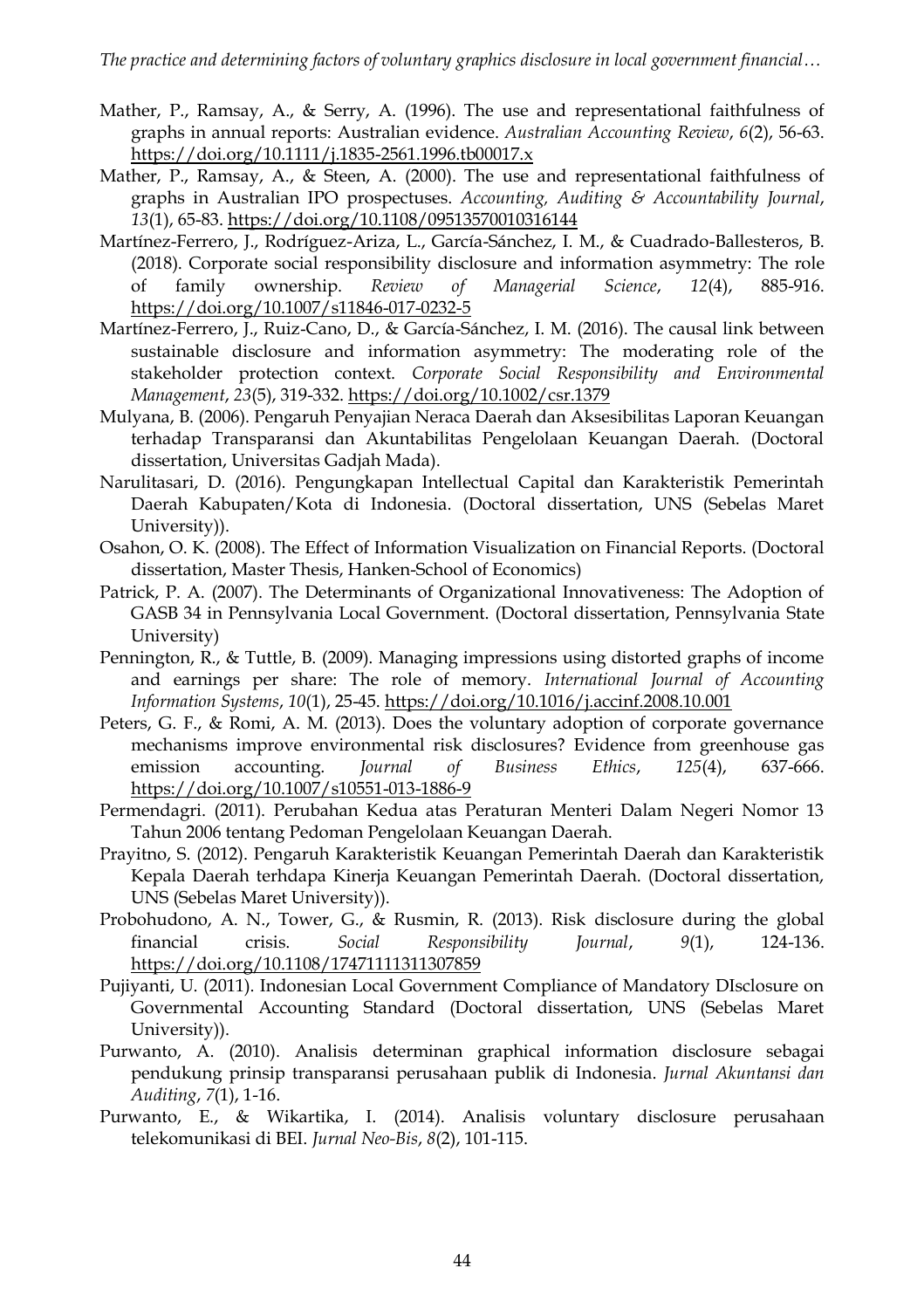- Puspita, R., & Martani, D. (2012). Analisis pengaruh kinerja dan karakteristik PEMDA terhadap tingkat pengungkapan dan kualitas informasi dalam website PEMDA. Universitas Indonesia
- Ramdhani, J. (2016). KPK: Koruptor Mayoritas Berpendidikan Tinggi, 32 Persennya Kader Parpol. Retrieved 21 May 2017, from [https://news.detik.com/berita/d-3353677/kpk](https://news.detik.com/berita/d-3353677/kpk-koruptor-mayoritas-berpendidikan-tinggi-32-persennya-kader-parpol)[koruptor-mayoritas-berpendidikan-tinggi-32-persennya-kader-parpol](https://news.detik.com/berita/d-3353677/kpk-koruptor-mayoritas-berpendidikan-tinggi-32-persennya-kader-parpol)
- Rasidah, & Chairina. (2010). Pengaruh Karakteristik Perusahaan dan Struktur Kepemilikan terhadap Pengungkapan Tanggung Jawab Sosial (Social Disclosure) (Studi Empiris pada Perusahaan Manufaktur yang Listing di Bursa Efek Indonesia). *Jurnal Ekonomi Pembangunan, Manajemen dan Akuntansi*, *9*(3), 275-286.
- Rezaee, Z., & Porter, G. L. (1993). Can the annual report be improved? *Review of Business*, *15*(1), 38-41.
- Robbins, W. A., & Austin, K. R. (1986). Disclosure quality in governmental financial reports: An assessment of the appropriateness of a compound measure. *Journal of Accounting Research*, *24*(2), 412-421[. https://doi.org/10.2307/2491145](https://doi.org/10.2307/2491145)
- Ruchti, U. and Wasserman, N. (1983). Public companies have to view themselves as publishers: The annual report is a periodical. *Public Relations Quarterly*, Winter, 9-13.
- Saad, R. A. J., Yahya, M. A., & Hussain, M. H. M. (2011). The relationship between performance and graphic presentation in unit trusts' annual reports: Malaysian Evidence. *Journal of Business Management and Accounting*, *1*(1), 1-15.
- Saha, A. K., & Akter, S. (2013). Corporate governance and voluntary disclosure practices of financial and non-financial sector companies in Bangladesh. *Journal of Applied Management Accounting Research*, *11*(2), 45-61.
- Sanjaya, I. D. N. K. P., Sujana, E., & Sulindawati, N. L. G. E. (2014). Pengaruh Penyajian Laporan Keuangan dan Aksesibilitas Laporan Keuangan Daerah terhadap Penggunaan Informasi Keuangan Daerah (Studi Pada Satuan Kerja Perangkat Daerah Kabupaten Buleleng). Jurnal Ilmiah Mahasiswa Akuntansi Undiksha, 2(1).
- Saptodewo, F. (2016). Desain infografis sebagai penyajian data menarik. *Jurnal Desain*, *1*(3), 193-218.
- Saputra, A. R. (2012). Kajian Penggunaan informasi keuangan daerah. *Accounting Analysis Journal*, *1*(2), 1-6[. https://doi.org/10.15294/aaj.v1i2.653](https://doi.org/10.15294/aaj.v1i2.653)
- Schiavo-Campo, S., & Tommasi, D. (1999). Managing Government Expenditure. Manila: Asian Development Bank.
- Sebaa, A. A., Wallace, J., & Cornelius, N. (2009). Managerial characteristics, strategy and performance in local government. *Measuring Business Excellence*, *13*(4), 12-21. <https://doi.org/10.1108/13683040911006756>
- Setyaningrum, D., & Syafitri, F. (2012). Analisis pengaruh karakteristik pemerintah daerah terhadap tingkat pengungkapan laporan keuangan. *Jurnal Akuntansi dan Keuangan Indonesia*, *9*(2), 154-170
- Setyowati, L. (2016). Determinan yang mempengaruhi pengungkapan laporan keuangan pemerintah daerah. *Esensi: Jurnal Bisnis dan Manajemen*, *6*(1), 45-62.
- Smith, L. M., & Bain, C. E. (1987). Computer Graphics for Today's Accountant [2]. *The CPA Journal*, *57*(2), 18.
- Steccolini, I. (2004). Is the annual report an accountability medium? An empirical investigation into Italian local governments. *Financial Accountability & Management*, *20*(3), 327-350[. https://doi.org/10.1111/j.0267-4424.2004.00389.x](https://doi.org/10.1111/j.0267-4424.2004.00389.x)
- Steinbart, P. J. (1989). The auditor's responsibility for the accuracy of graphs in annual reports: Some Evidence of the need for additional guidance. *Accounting Horizons*, *3*(3), 60-70.